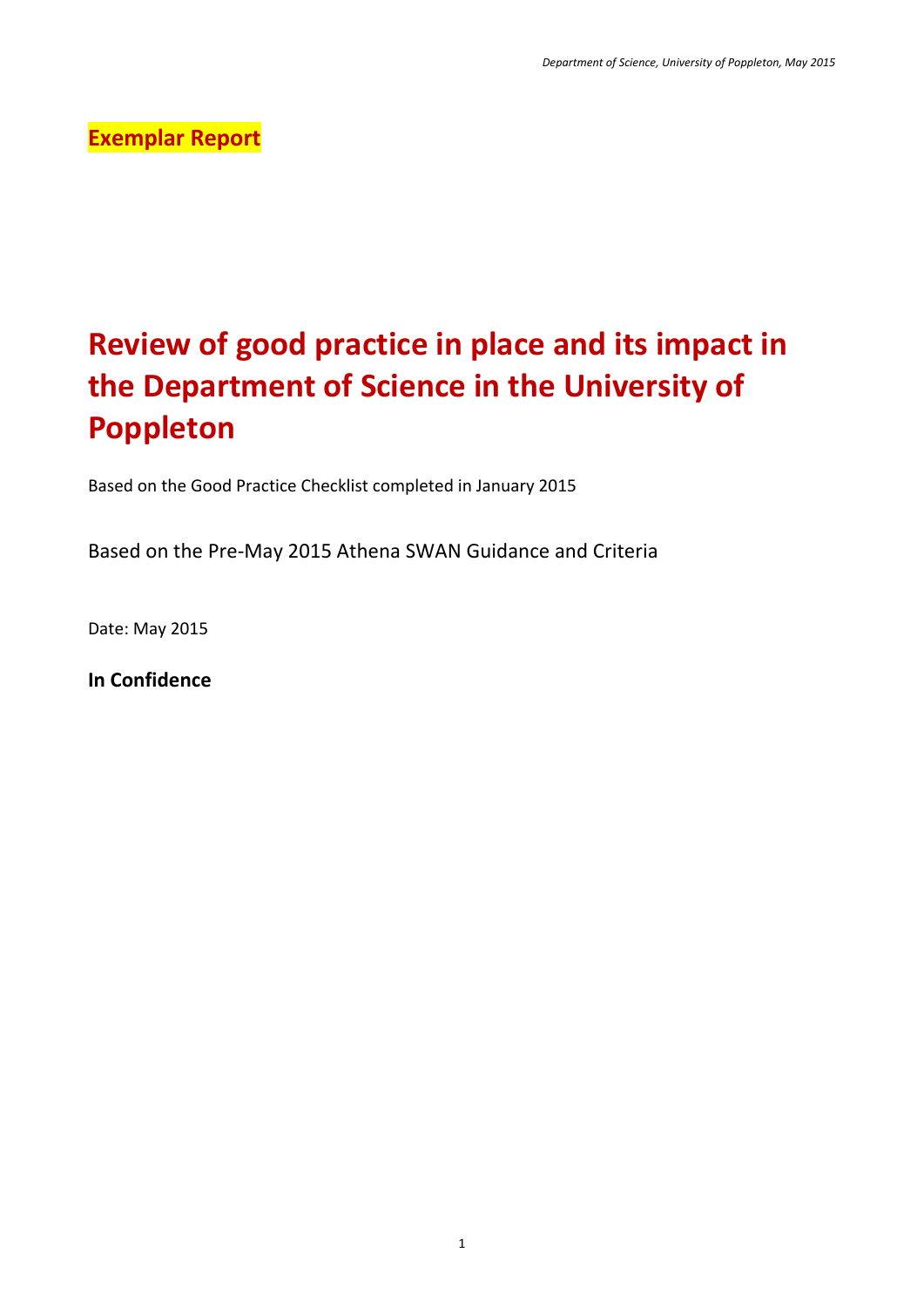#### **Notes on this exemplar report:**

For this exemplar report the text responses used has been drawn from a number of good practice checklists completed by departments with which ORP has and is working. At the time the departments completed the checklist only one or two held SWAN award and the majority were not close to making an application.

Where possible the 'best' examples of evidence is used. In some cases this was not possible without identifying the department. Each of the sections include text from two or more departments.

The weak scores for sections 11 and 12 reflect the fact that most of the departments were not close to making a SWAN application at the time.

In a department working on a SWAN application in the next 6/9 months a higher score for sections 11 and 12 would be expected.

However, on the basis of the responses in sections 1 to 10, the 'exemplar 'department as created for the report is highly likely to achieve a bronze award (always assuming that its self-assessment process, data and action plan did not let it down).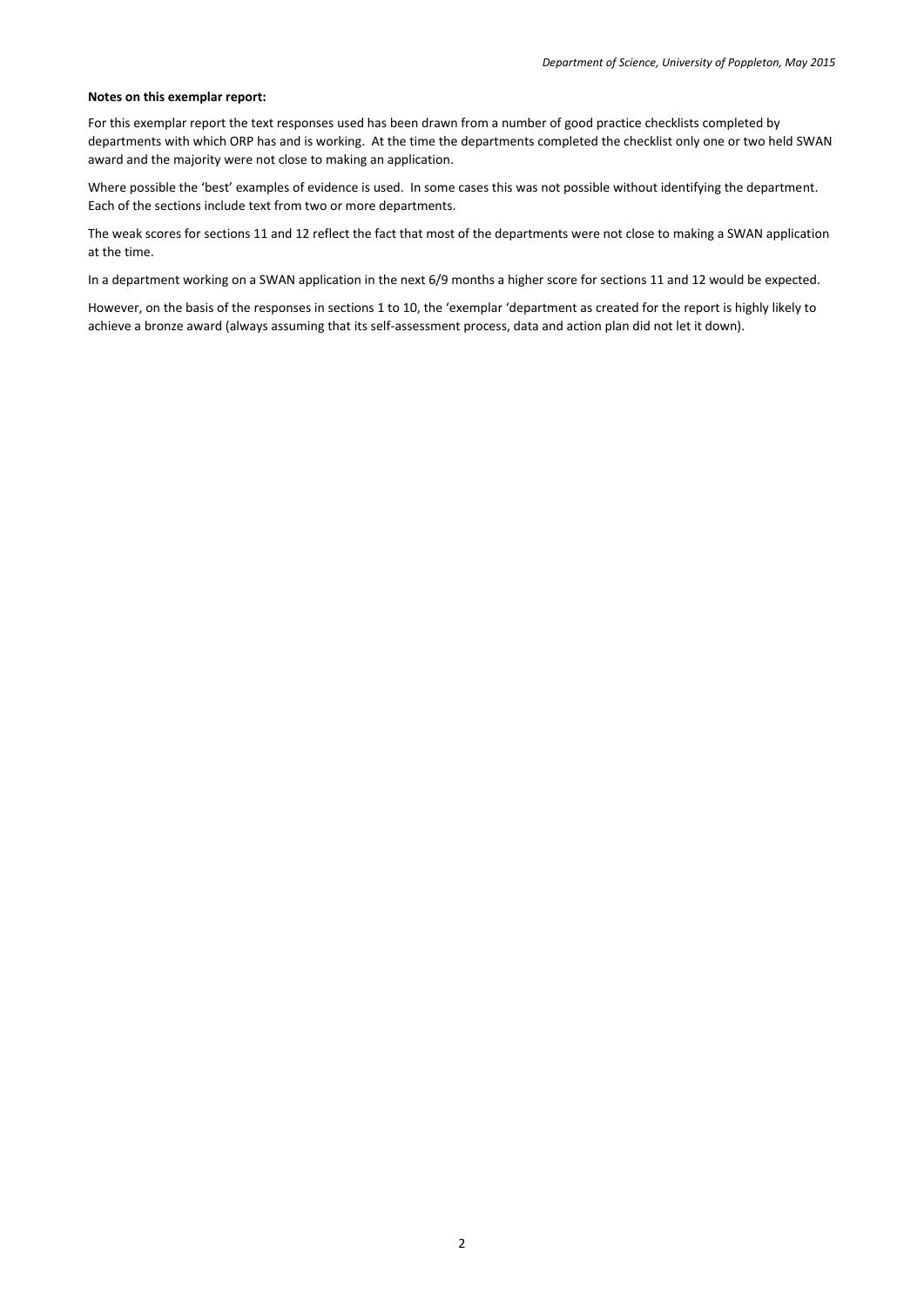## <span id="page-2-0"></span>**Contents**

|              | Contents                                                                        | 3  |
|--------------|---------------------------------------------------------------------------------|----|
|              | Introduction                                                                    | 4  |
|              | Report Structure                                                                | 4  |
|              | Scoring and Rating                                                              | 5  |
|              | The Scoring of Good Practice and its Impact                                     | 5  |
|              | Using the Report                                                                | 6  |
| $\mathbf{1}$ | Recruitment and Appointment                                                     | 7  |
| 2            | <b>Promotion Criteria and Processes</b>                                         | 9  |
| 3            | Early Career Development, PhD Students, Post Docs and Early Career Staff (ECRs) | 11 |
| 4            | Appraisal                                                                       | 13 |
| 5            | <b>Career Development Activities</b>                                            | 15 |
| 6            | Organisation and Management                                                     | 17 |
| 7            | <b>Workload Allocation</b>                                                      | 19 |
| 8            | Workplace Culture                                                               | 20 |
| 9            | Flexibility                                                                     | 22 |
| 10           | Career Breaks and Returning                                                     | 24 |
| 11           | Organisation for Action                                                         | 26 |
| 12           | <b>Evidence for Action</b>                                                      | 28 |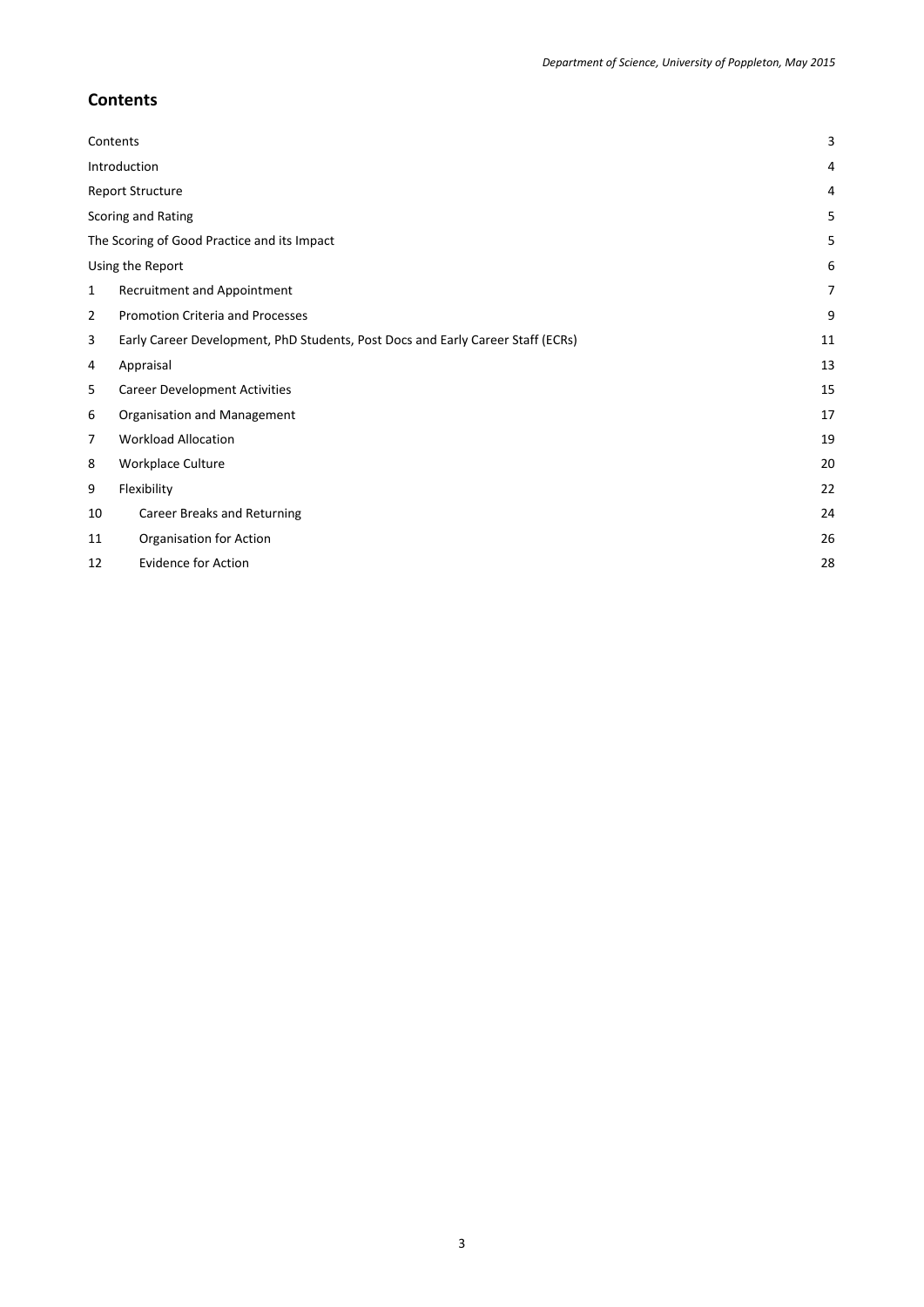## <span id="page-3-0"></span>**Introduction**

The report aims to assess the good practice in place. The good practice has been scored on the basis of the information provided in the Good Practice Checklist completed by the department in XXXX 2015.

The report identifies gaps, strengths and weaknesses.

In each section the bulleted points are what has been identified as the good practice that is in place, and observations are in italics and may relate to good practice in place and the good practice that is being planned.

The metrics which are included in the report have not been scored. It is suggested that, when the department has read the report, it should then discuss and score its metrics. This would provide the department with a baseline against which to measure its future progress.

## <span id="page-3-1"></span>**Report Structure**

The 12 sections used in the report map onto the ORP Good Practice Checklist and the pre-May 2015 bronze and silver SWAN application forms as follows.

| <b>Section</b><br>No. | <b>Report Section</b>          | <b>Checklist Action Area</b>                                                                  | Pre-May 2015<br><b>SWAN</b><br>application form<br>section |
|-----------------------|--------------------------------|-----------------------------------------------------------------------------------------------|------------------------------------------------------------|
| 1                     | Recruitment and appointment    | 2A Appointment and Promotion Processes<br>2B Levelling Appointment & Promotion Playing Fields | 3&4                                                        |
| 2                     | Promotion criteria & processes | 2A Appointment and Promotion Processes<br>2B Levelling Appointment & Promotion Playing Fields | 3 & 4                                                      |
| 3                     | Early career development       | 3A Career Development Provision<br>3B Developmental Activities                                | 3&4                                                        |
| 4                     | Appraisal                      | 3A Career Development Provision                                                               | 3&4                                                        |
| 5                     | Career development activities  | 3B Developmental Activities                                                                   | 3 & 4                                                      |
| 6                     | Organisation and management    | 4A.Effective management                                                                       | 3&4                                                        |
| 7                     | Workload allocation            | 4A Effective management                                                                       | 3&4                                                        |
| 8                     | Workplace culture              | 4B. Workplace management                                                                      | 3&4                                                        |
| 9                     | Flexibility                    | 5A Flexibility                                                                                | 3&4                                                        |
| 10                    | Career breaks and returning    | 5B Career breaks and interrupted careers                                                      | 3&4                                                        |
| 11                    | Organisation for action        | 1A Organisation for action                                                                    | 2                                                          |
| 12                    | Evidence for action            | 1B Evidence for action                                                                        | 3                                                          |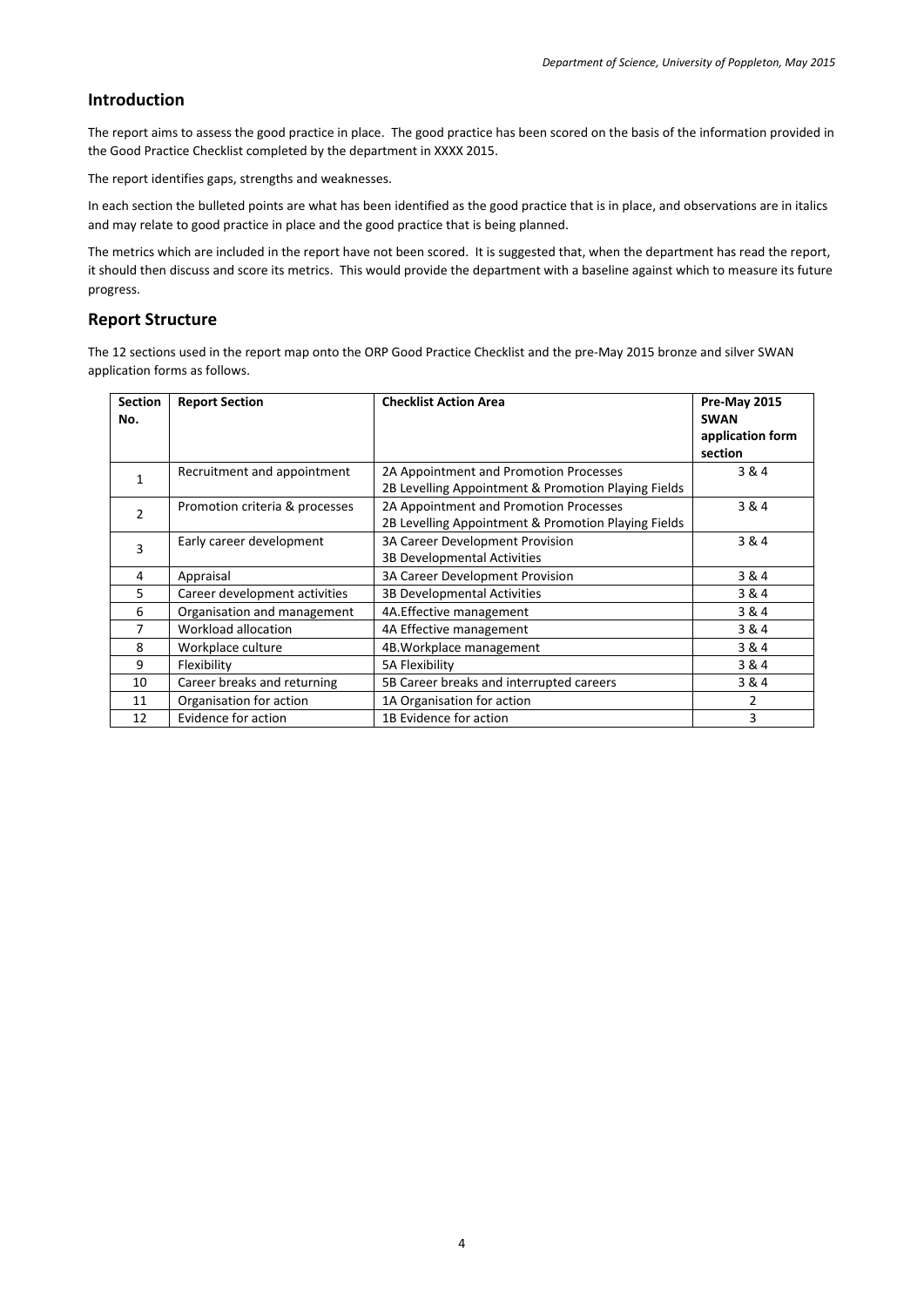## <span id="page-4-0"></span>**Scoring and Rating**

The good practice in place is reported in twelve sections. The maximum score for each section is 15 (overall 180).

## **Overall Score: 104 Overall Rating: Fair**

## **Objective Measures Rating:**

| <b>Section</b> | <b>Report Section</b>                             | <b>Good Practice in place</b> |        |
|----------------|---------------------------------------------------|-------------------------------|--------|
|                |                                                   | Score                         | Rating |
| 1              | Recruitment and appointment                       | 8                             | Fair   |
| $\mathcal{P}$  | Promotion                                         | 11                            | Good   |
| 3              | Early career development PhDs, post docs and ECRs | q                             | Fair   |
| 4              | Appraisal                                         | 12                            | Good   |
| 5              | Developmental activities                          | 11                            | Good   |
| 6              | Organisation and management                       | 9                             | Fair   |
| 7              | Workload allocation                               | 5                             | Weak   |
| 8              | Workplace culture                                 | 10                            | Good   |
| q              | Flexibility                                       | 10                            | Good   |
| 10             | Career breaks and returning                       | 9                             | Fair   |
| 11             | Organisation for action                           | 6                             | Weak   |
| 12             | Evidence for action                               | 4                             | Weak   |
| Totals         |                                                   | 104                           | Fair   |

| <b>Measures Rated Excellent</b> | n |
|---------------------------------|---|
| Measures Rated Good             | 5 |
| Measures Rated Fair             | 4 |
| <b>Measures Rated Weak</b>      | 3 |
| <b>Measures Rated Poor</b>      | O |
| No information                  | ŋ |

## <span id="page-4-1"></span>**The Scoring of Good Practice and its Impact**

#### **Scoring system**

The scoring system that is used is based on systems used in other related work.

#### **Scores**

- 0 No information identified<br>1 Limited information identi
- Limited information identified
- 2 Some/clear information identified<br>3 Adequate information identified
- 3 Adequate information identified<br>4 Convincing information identified
- Convincing information identified
- 5 Comprehensive information provided

## **Ratings**

| Rating    | Score     |
|-----------|-----------|
| Poor      | በ - 3     |
| Weak      | 4 - 6     |
| Fair      | 7 - 9     |
| Good      | $10 - 12$ |
| Excellent | 13 - 15   |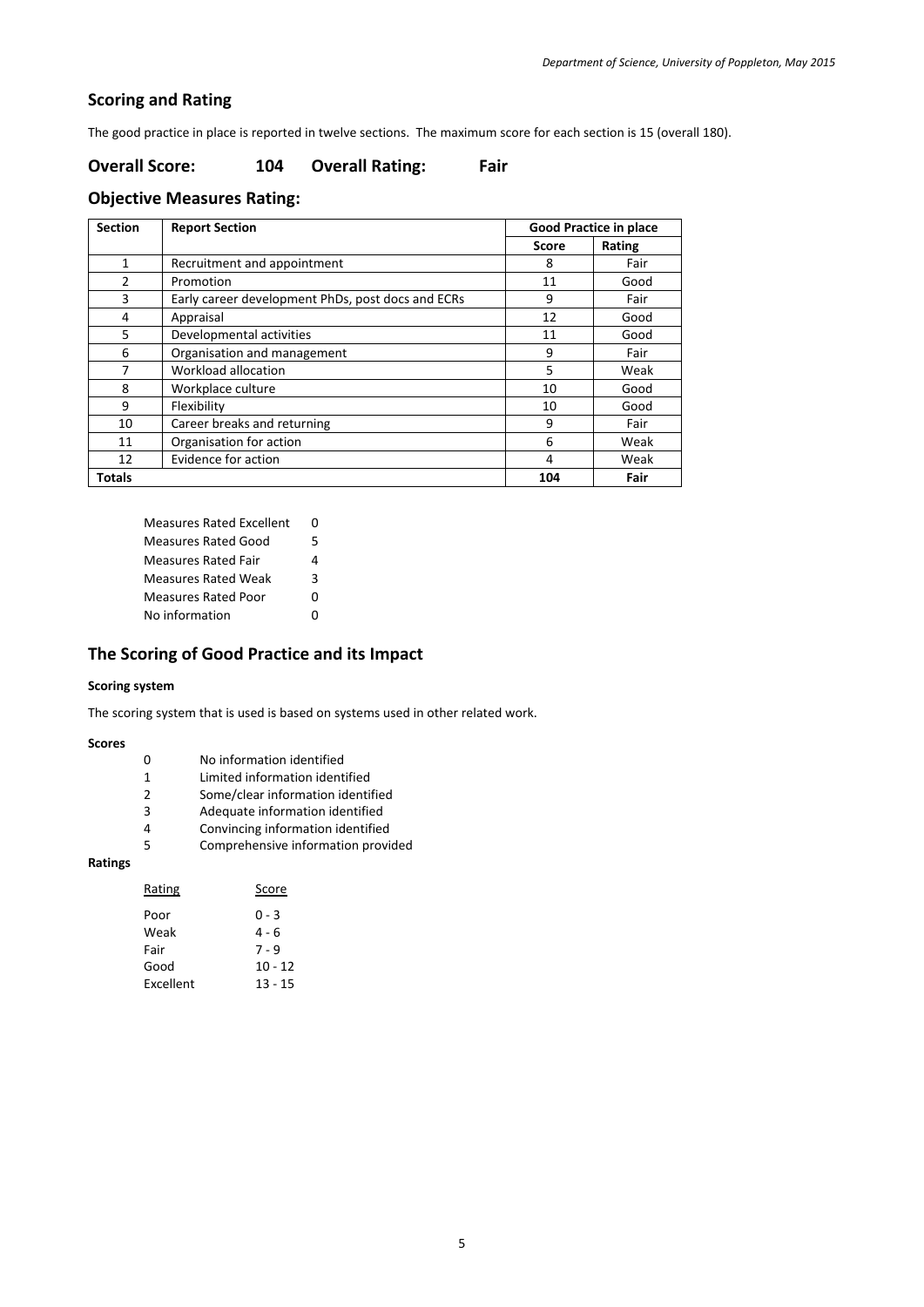## <span id="page-5-0"></span>**Using the Report**

It is suggested that this report should be used to identify the good practice already in place, which should be included in a SWAN application, and to identify gaps which can be filled either before making a SWAN application or which could be included in a SWAN action plan.

Start with the italicised comments on each measure.

The metrics also provide useful pointers. They may:

- Enable you to spot things that are in place but which have not been included in the your completed checklist;
- Suggest good practices and processes and/or measures of impact which you could adopt/adapt;
- Help you to spot similar/related activities/practices that you can easily evidence and/or incorporate in your action plan.

Individual scores should not be used in isolation. Departments approach their SWAN work differently/link/describe their activities, practices and approaches differently. The overall scores for each of the twelve measures are reasonably robust.

For bronze SWAN application the emphasis should be on identifying key areas for action. You also need to have in place the resources and organisation to collect and monitor staff and student data, and to carry out a thorough and honest self-assessment with a view to identifying the good practice in place and the gaps that need to be filled either before making a submission or for inclusion in the action plan. It is anticipated that a first SWAN silver submission, while evidencing a substantial range of good practice in place, might be short on impact measures. Culture change is slow, changes to key processes take time to make a difference, however departments looking to renew a silver application should want to demonstrate that their staff recognise the difference.

Do not attempt to fill all the gaps. Pick things you can easily fix, which in many cases will be what you are already doing/information you already have, but which you did not include in the Checklist. You may identify other gaps and actions that are a better fit for your department.

To move things forward:

- Put together information on any factual gaps which you can do by looking at the italicised comments and the metrics. This is particularly important in the areas where no information was identified;
- You may decide to use the metrics as an additional checklist if you do then ensure that when you put together your submission the text reflects what is in place/is done;
- Include in the text of your submission any additional 'evidence' from staff surveys that shows that what the department says it does is done, does work, and is recognised as valuable by staff. Doing this will give a clear story of your journey;
- Check that any actions that have already been taken and are now 'established' are included in the main text of the submission as well as in the progress report on any previous action plan;
- Ensure that it is clear who has responsibility for overseeing specific processes and procedures and how checks are made that what is supposed to happen does happen and who makes those checks.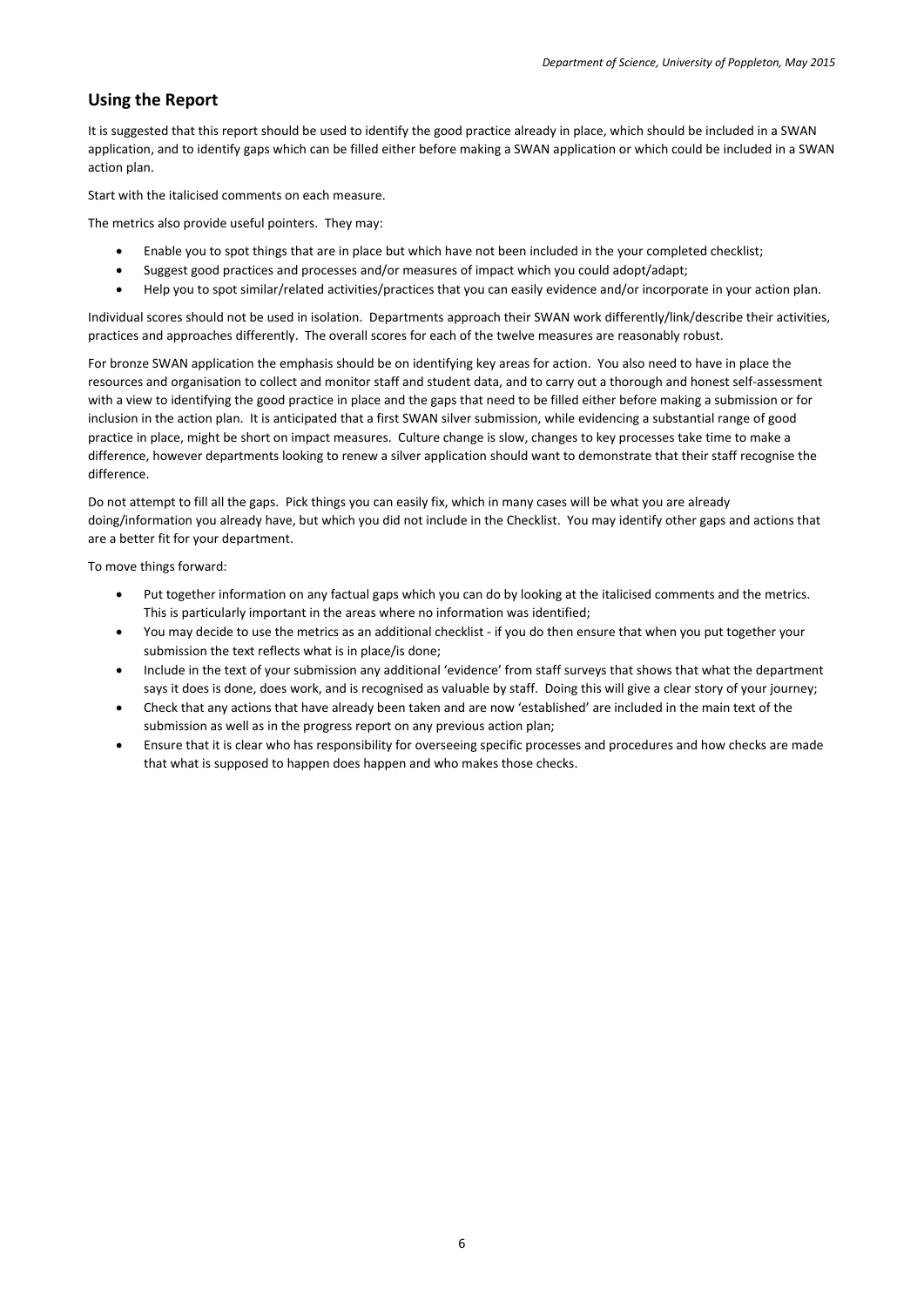## <span id="page-6-0"></span>**1 Recruitment and Appointment**

The action taken to increase the candidate pool, to attract potential female candidates to apply, and to ensure that short listing, selection processes and criteria are fair open and transparent and are women and men equally likely to be successful:

| Good practice in place                   | <b>Observations/Comments</b>                                                                                                                                                                                                                                                                                                                                                                                                                                                                                                                                                                                                                                                                                                                                                                                                                                                                                                                                                                                                                                                                                                                                                                                                                                                                                                                                  | <b>Score</b> |
|------------------------------------------|---------------------------------------------------------------------------------------------------------------------------------------------------------------------------------------------------------------------------------------------------------------------------------------------------------------------------------------------------------------------------------------------------------------------------------------------------------------------------------------------------------------------------------------------------------------------------------------------------------------------------------------------------------------------------------------------------------------------------------------------------------------------------------------------------------------------------------------------------------------------------------------------------------------------------------------------------------------------------------------------------------------------------------------------------------------------------------------------------------------------------------------------------------------------------------------------------------------------------------------------------------------------------------------------------------------------------------------------------------------|--------------|
| 1.1. Action on candidate pool            | Refs identified to:<br>This issue will be on the department action plan for consideration and<br>implementation to ensure that all adverts appeal to both genders. Adverts<br>already include information on the Athena SWAN award, as well as the<br>university's family friendly policies.<br>One group actively identifies candidates "permanent jobs". Less is done by the<br>other groups and for fixed-term positions (including post doc appointments).<br>Build on what is being done, publicise it, consider asking an academic who has done<br>this to champion it across the department and monitor this as part of action plan.<br>When was department recruitment material last reviewed is it family friendly.<br>Obtain feedback/ask for suggestions from recently appointed staff.<br>Clarify who is responsible for monitoring/reporting on this.                                                                                                                                                                                                                                                                                                                                                                                                                                                                                            | 2            |
| 1.2. Appointment processes &<br>criteria | Refs identified to:<br>Staff are required to submit formal short-listing and decision grids for all<br>$\bullet$<br>appointments to ensure fairness and equality. These processes are monitored<br>by departmental administrator and university HR.<br>Most appointment short-lists are encouraged to include a woman, but<br>$\bullet$<br>sometimes this is not possible as the applicants are not sufficiently qualified/<br>don't have the right specialisms. Current HoD has not experienced any shortlists<br>which do not contain a proportion of women representative of those who<br>applied (but in some areas there are frequently no female applicants for posts).<br>Are criteria and processes reviewed/by whom (e.g. to ensure that applicants with<br>career break/who have worked part time are not disadvantaged?                                                                                                                                                                                                                                                                                                                                                                                                                                                                                                                            | 2            |
| 1.3. Decision takers /their<br>training  | Refs identified to:<br>The appointment panel for staff always includes a female member of staff.<br>Appointment panels for postdocs are organised by the PI and are normally<br>$\bullet$<br>conducted via interview where at least 2 academic members of staff are present.<br>Women have sat on recent panels for postdoc appointments.<br>All who participate on panels (recruitment and promotion) required to attend<br>$\bullet$<br>training which includes E &D. Anyone chairing a selection panel must have<br>attended training from HR to ensure that they are aware of the dangers of<br>unintended bias.<br>It was felt that in the past some panels had been unconsciously biased. However<br>$\bullet$<br>the HoD had tried to clarify instructions to panels.<br>The department plans to hold an "Unconscious Bias" in-house training session.<br>All academics are encouraged to contribute to the selection process (e.g. making<br>$\bullet$<br>comments on candidate CVs, participating in a post-presentation discussion).<br>Useful to provide data on uptake and perceptions of training.<br>May be worth explaining how department ensures this does not overburden women.<br>Firm up action on in house training - when, for whom, who will tackle issues that may<br>arise from session and who will monitor/report future activity? | 4            |
| Score                                    |                                                                                                                                                                                                                                                                                                                                                                                                                                                                                                                                                                                                                                                                                                                                                                                                                                                                                                                                                                                                                                                                                                                                                                                                                                                                                                                                                               | 8            |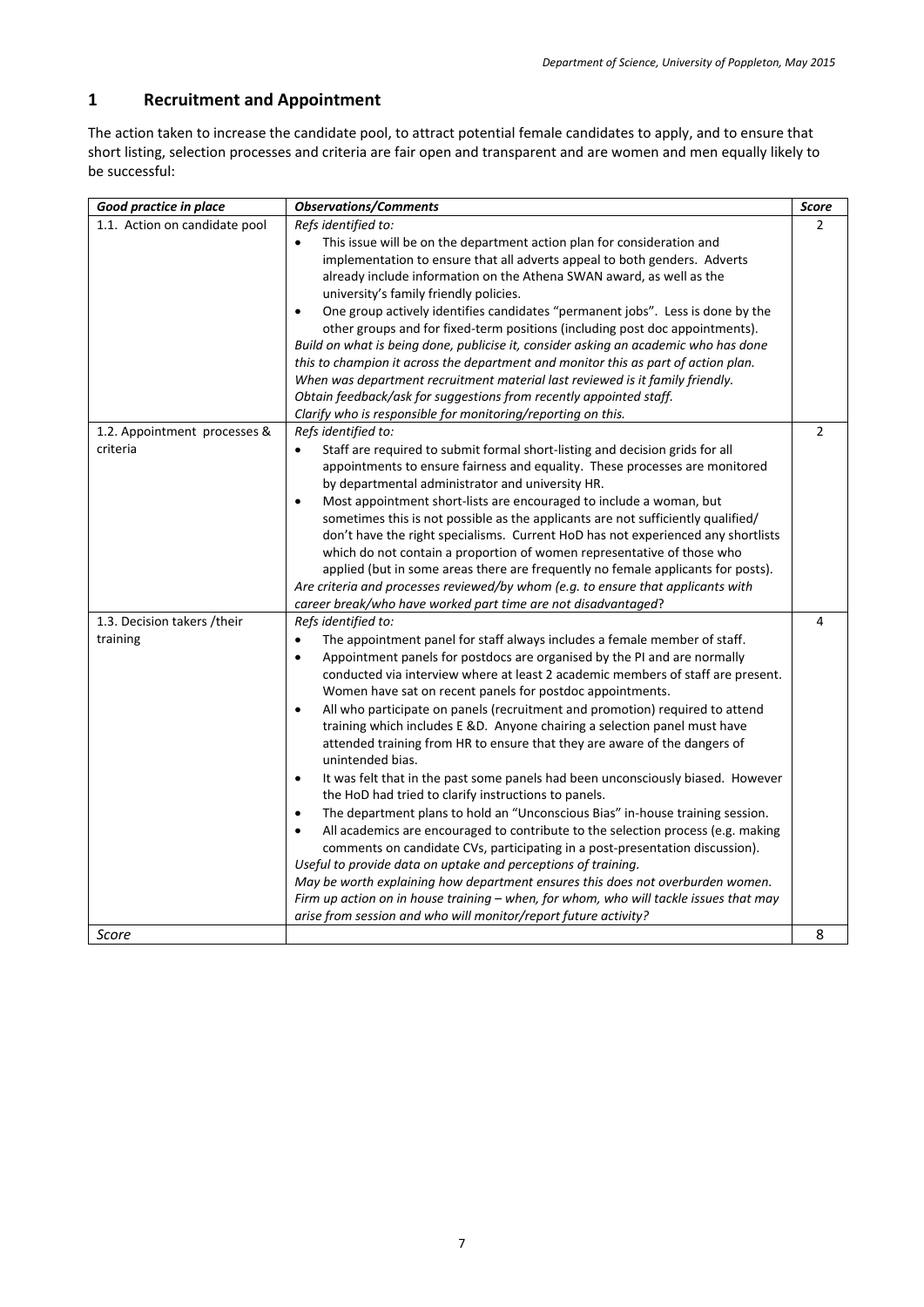| <b>Metrics</b>                   |                                                                                    | Score |
|----------------------------------|------------------------------------------------------------------------------------|-------|
| Recruitment pool                 | - Steps taken have broadened the pool of women applicants.                         |       |
| Processes & criteria             | - All research staff appointment decisions made by panels.                         |       |
| Decision takers / their training | E&D, Unconscious bias training provided for:                                       |       |
|                                  | - Panel members.                                                                   |       |
|                                  | - Chairs.                                                                          |       |
|                                  | - Steps taken to ensure those involved are reasonably representative of department |       |
|                                  | staff profile.                                                                     |       |
| Monitoring evidence              | - Gender of applicants monitored.                                                  |       |
|                                  | - Short-listed candidates' gender is monitored.                                    |       |
|                                  | - Offers made /accepted monitored.                                                 |       |
| Feedback                         | Feedback obtained/perceptions from successful candidates/staff involved:           |       |
|                                  | - On information provided for candidates and panels.                               |       |
|                                  | - The process and its fairness.                                                    |       |
|                                  | - The criteria and its fairness.                                                   |       |
| Data availability                | - Time series data are available?                                                  |       |
| Score                            |                                                                                    |       |

**Overall score 8 Overall Rating: Fair**

## **Strengths to build on:**

Appointment panels and how they work

## **Gaps and weaknesses to address:**

No significant weakness. However; there needs to be more supporting information on who does what, who is involved what is done, how it works and whether staff experiences/perception add to/provide evidence that all works as planned.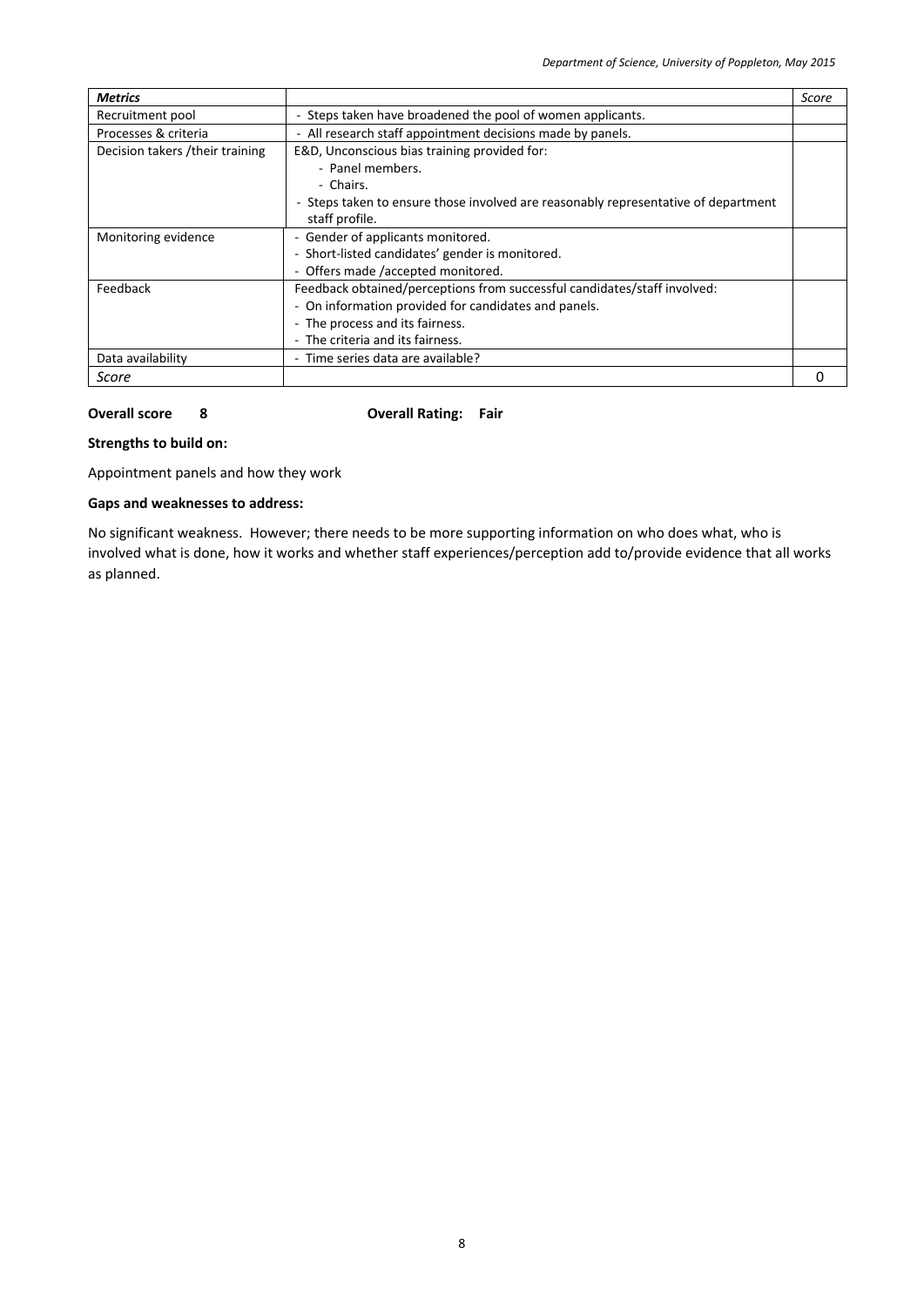## <span id="page-8-0"></span>**2 Promotion Criteria and Processes**

The action taken to ensure that processes and criteria are clear and open (and information on it is communicated effectively and in a timely manner), that criteria take account of teaching, research, administration, pastoral, outreach, other responsibilities, and that processes, including decision making, ensure that women and men are equally likely to be put forward and to be successful?

| <b>In Place</b>               | <b>Observations/Comments</b>                                                                                                                                                                                                                                                                                                                                | Score |
|-------------------------------|-------------------------------------------------------------------------------------------------------------------------------------------------------------------------------------------------------------------------------------------------------------------------------------------------------------------------------------------------------------|-------|
| 2.1. Criteria take account of | Refs identified to:                                                                                                                                                                                                                                                                                                                                         | 2     |
| all contributions             | There are clear criteria for promotions - although the survey from last year                                                                                                                                                                                                                                                                                |       |
|                               | suggests that not all staff are aware of these.                                                                                                                                                                                                                                                                                                             |       |
|                               | To gain promotion it is necessary to show that these have been achieved to the<br>$\bullet$                                                                                                                                                                                                                                                                 |       |
|                               | required level, so this type of advice is really built in to the process.                                                                                                                                                                                                                                                                                   |       |
|                               | How well an individual meets the criteria for promotion is discussed during their<br>$\bullet$<br>annual review.                                                                                                                                                                                                                                            |       |
|                               | Indicate e.g. whether workload, roles and responsibilities undertaken, caring                                                                                                                                                                                                                                                                               |       |
|                               | responsibilities taken into account.                                                                                                                                                                                                                                                                                                                        |       |
|                               | Indicate who is responsible for this/oversees this.                                                                                                                                                                                                                                                                                                         |       |
|                               | Are promotion criteria covered at induction, appraisal, and or in promotion training                                                                                                                                                                                                                                                                        |       |
|                               | sessions?                                                                                                                                                                                                                                                                                                                                                   |       |
|                               | Indicate whether survey results showed F/M differences and what use is being made<br>of survey findings.                                                                                                                                                                                                                                                    |       |
| 2.2. Process communication    | Refs identified to:                                                                                                                                                                                                                                                                                                                                         | 5     |
| information and decision      | All staff are notified of the promotions round and the timetable.                                                                                                                                                                                                                                                                                           |       |
| making                        | The promotion process is very transparent $-$ an internal committee assesses all<br>$\bullet$<br>proposals and this includes a number of senior female staff.                                                                                                                                                                                               |       |
|                               | The gender breakdown of promotions is monitored - department has been<br>$\bullet$<br>successful in promoting women in the last 3 years as a result.                                                                                                                                                                                                        |       |
|                               | Women are encouraged to apply in all emails giving information on promotions.<br>$\bullet$<br>The last 4 promotions to Professor were for female staff.                                                                                                                                                                                                     |       |
|                               | Candidates can self-nominate and this has happened in the past (with<br>$\bullet$<br>departmental support).                                                                                                                                                                                                                                                 |       |
|                               | All academics are reviewed at the time of setting up appraisal lists and before<br>$\bullet$<br>the promotions cycles, to ensure that they receive the right support before the<br>promotion and during the cycle if they are putting a case forward. This is usually<br>by a senior academic staff member who has experience of the promotions<br>process. |       |
|                               | As part of the process any training or opportunity "needs" can be formally<br>$\bullet$<br>noted, and followed up on during the next review.                                                                                                                                                                                                                |       |
|                               | Department gives feedback for successful & unsuccessful candidates - done by<br>HOD and is extensive. University feedback given by Dean who encourages staff<br>to discuss this with him and their HOD.                                                                                                                                                     |       |
|                               | University feedback for research promotions is insufficiently complete, but<br>$\bullet$<br>University is currently reviewing its promotion process.                                                                                                                                                                                                        |       |
|                               | Consider discussion group with recently promoted staff to check experiences and get<br>suggestions for further improvements.                                                                                                                                                                                                                                |       |
|                               | Consider comparing F/M success rates with cognate departments/university/external.                                                                                                                                                                                                                                                                          |       |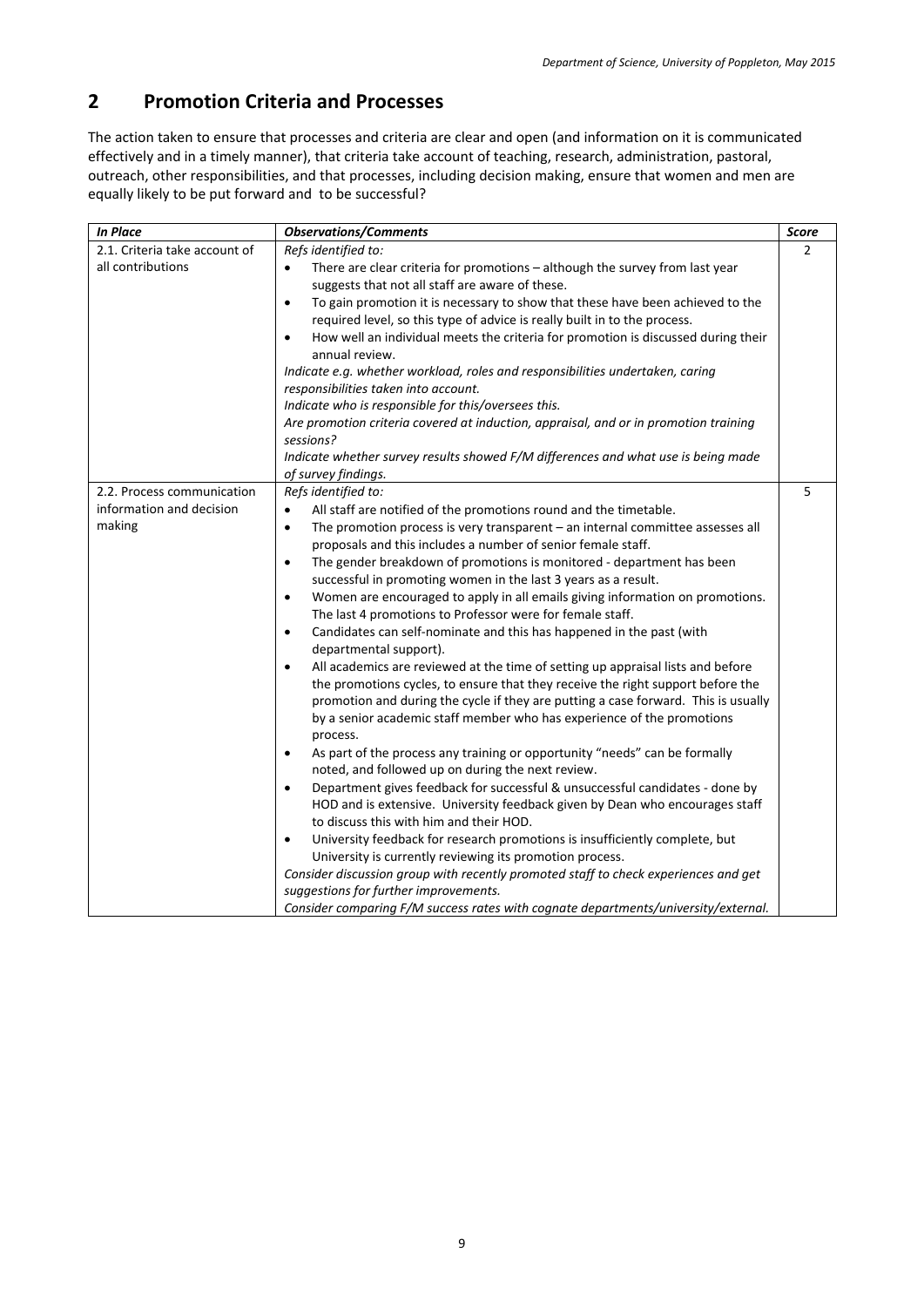| 2.3. Promotion support and | Refs identified to                                                                                                                                                                                                                                                                                                                                                        | 4  |
|----------------------------|---------------------------------------------------------------------------------------------------------------------------------------------------------------------------------------------------------------------------------------------------------------------------------------------------------------------------------------------------------------------------|----|
| encouragement              | Staff are encouraged to apply for promotion and discussions take place between<br>$\bullet$                                                                                                                                                                                                                                                                               |    |
|                            | the Head of department or other senior academic and anyone who has not                                                                                                                                                                                                                                                                                                    |    |
|                            | applied for promotion or been successful in recent years to urge them to take<br>advantage of the opportunity.                                                                                                                                                                                                                                                            |    |
|                            | The department promotions committee allocates an academic member of staff<br>٠<br>with experience of promotions to shadow the candidate in the writing up of<br>their case for promotion. They help with the preparation of these cases, discuss<br>them with the candidates and others who may have useful suggestions<br>(provided the candidates are happy with this). |    |
|                            | Candidates are given advice on filling gaps and they are encouraged to discuss<br>$\bullet$<br>the promotions criteria during yearly appraisals to decide on how these<br>weaknesses can be addressed.                                                                                                                                                                    |    |
|                            | The HoD is pro-active in ensuring that help is sought / offered. Workshops are<br>٠<br>run at university level.                                                                                                                                                                                                                                                           |    |
|                            | Staff who have helped with a promotion case will usually follow up unsuccessful<br>٠<br>cases with discussions on ways in which the candidate could improve their<br>chances and encourage the candidate to take action accordingly.<br>Include information on availability F/M take up of support / training offered by<br>university/faculty.                           |    |
| Score                      |                                                                                                                                                                                                                                                                                                                                                                           | 11 |

| <b>Metrics</b>             |                                                                                         | <b>Score</b> |
|----------------------------|-----------------------------------------------------------------------------------------|--------------|
| Promotion criteria         | Do promotion criteria include:                                                          |              |
|                            | - Teaching?                                                                             |              |
|                            | - Research?                                                                             |              |
|                            | - Administration?                                                                       |              |
|                            | - Pastoral work?                                                                        |              |
|                            | - Outreach work?                                                                        |              |
|                            | - Other duties?                                                                         |              |
| Promotion processes        | - All eligible staff informed at the beginning of each promotion round.                 |              |
|                            | - Staff involved in the promotion process trained in unconscious bias.                  |              |
| support and encouragement  | - Is there a department positive review of all staff before/at beginning of the         |              |
|                            | promotion 'round'?                                                                      |              |
|                            | - Are the criteria for promotion criteria (related to individuals' progress) covered at |              |
|                            | appraisal?                                                                              |              |
|                            | - Training provided for promotion preparation/confidence boosting.                      |              |
| Monitoring F/M             | Is there monitoring of F/M staff awareness/understanding of:                            |              |
| understanding              | - Promotion criteria?                                                                   |              |
|                            | - Promotion process?                                                                    |              |
| Monitoring F/M experiences | - Are F/M staff views checked on?                                                       |              |
|                            | - Is this covered by a regular staff survey                                             |              |
| F/M monitoring stages and  | - Are outcomes (and interim stages) monitored and discussed by senior                   |              |
| outcomes                   | management committee                                                                    |              |
| Score                      |                                                                                         | 0            |

## **Overall score: 11 Overall Rating: Good**

## **Strengths to build on:**

Generally a strong section

### **Gaps and weaknesses to address**

Lack of detail on criteria needs to be addressed but the major weakness is the absence of evidence from staff that the system is working as intended/delivering fairly. Workshops or focus groups with staff with recent experience of promotion and with the more senior staff who support candidates and 'run' the system are easy ways to obtain evidence and to identify individuals to drive any changes that may be decided upon.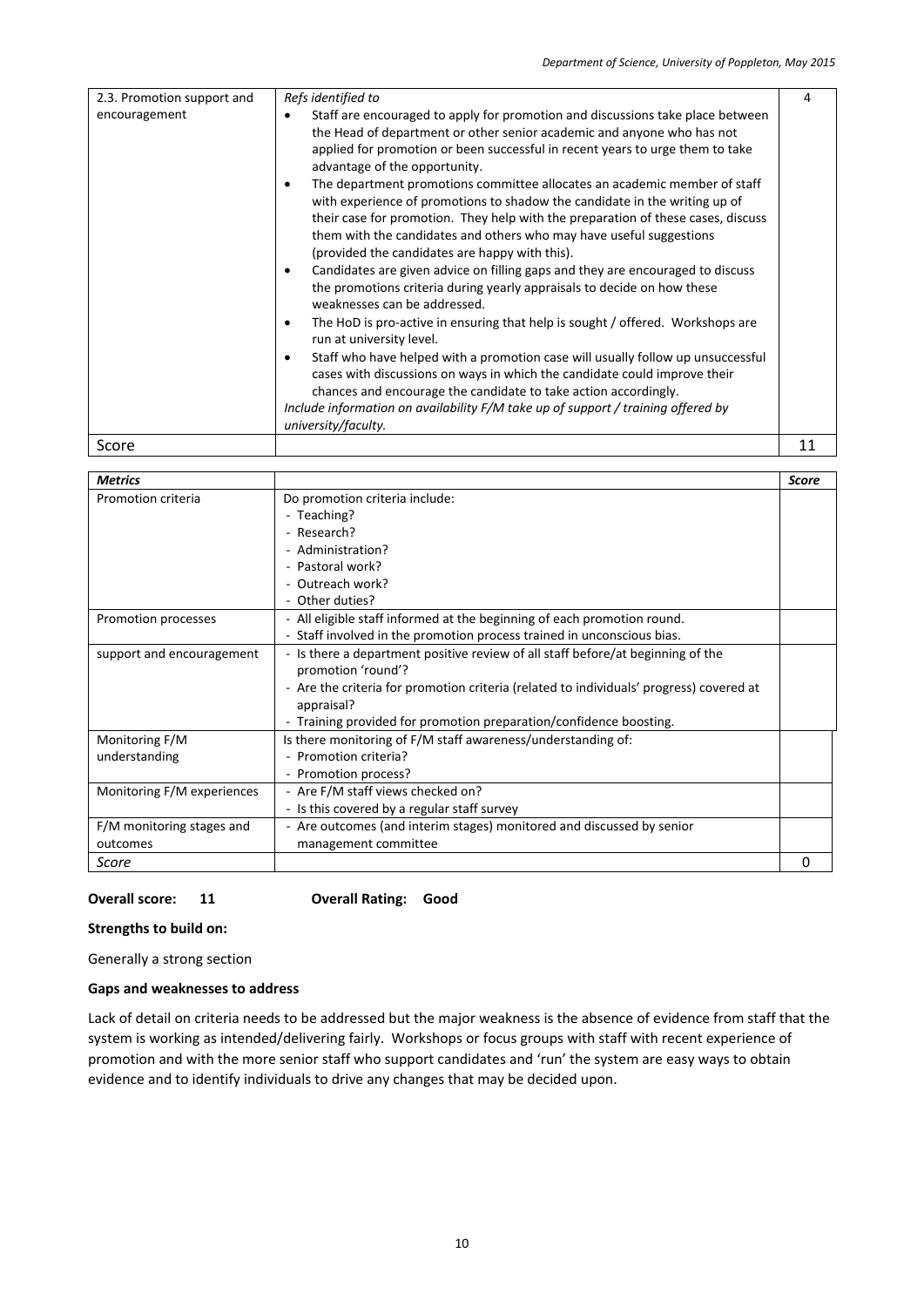## <span id="page-10-0"></span>**3 Early Career Development, PhD Students, Post Docs and Early Career Staff (ECRs)**

The support and encouragement that is provided for female post graduate students and ECRs to enable them to make informed decisions on the transition to researcher and/or the transition into a sustainable academic career, and or other career of choice.

| <b>In Place</b>                | <b>Observations/Comments</b>                                                                                                                                                                                                                                                                                                                                 | Score          |
|--------------------------------|--------------------------------------------------------------------------------------------------------------------------------------------------------------------------------------------------------------------------------------------------------------------------------------------------------------------------------------------------------------|----------------|
| 3.1. Support for PhD students  | Refs identified to                                                                                                                                                                                                                                                                                                                                           | 2              |
|                                | PhD students have second supervisors.<br>$\bullet$                                                                                                                                                                                                                                                                                                           |                |
|                                | For PhD students there is institutional guidance and regulations for<br>$\bullet$                                                                                                                                                                                                                                                                            |                |
|                                | supervisor/student relations.                                                                                                                                                                                                                                                                                                                                |                |
|                                | If a PhD student asks for a change of supervisor, this will be arranged as soon as<br>$\bullet$                                                                                                                                                                                                                                                              |                |
|                                | possible as we are keen for staff and students to succeed. This happens most                                                                                                                                                                                                                                                                                 |                |
|                                | exceptionally.                                                                                                                                                                                                                                                                                                                                               |                |
|                                | Are they encouraged to participate in professional society activities, offered skills                                                                                                                                                                                                                                                                        |                |
|                                | training, mentoring and or networking opportunities, encouraged to publish, attend                                                                                                                                                                                                                                                                           |                |
|                                | professional conferences?                                                                                                                                                                                                                                                                                                                                    |                |
| 3.2. Support for post docs     | Refs identified to                                                                                                                                                                                                                                                                                                                                           | 5              |
|                                | New post-docs are allocated a "buddy" which enables them to get to meet<br>others in the department.                                                                                                                                                                                                                                                         |                |
|                                | Career guidance is given either by the PI, or Staff Development Reviewer during<br>$\bullet$<br>the appraisal, or else by an independent Mentor, and career guidance is also<br>available through the university's Centre for Staff Training and Development.                                                                                                |                |
|                                | Department has a mechanism to encourage researchers to become involved in<br>$\bullet$<br>different activities which will broaden their careers and are asked to complete a<br>research staff development prompter form). This is discussed during the<br>appraisal process and staff are encouraged to contribute widely to the<br>departmental activities. |                |
|                                | Opportunities to teach or supervise students are readily taken up by post-docs<br>$\bullet$<br>and there are a number of outreach or Knowledge Exchange opportunities<br>available to staff who seek to become involved in this.                                                                                                                             |                |
|                                | Post docs are encouraged to join the department research staff forum where<br>$\bullet$<br>issues career development is discussed. Presentations to the forum enable<br>them to understand where they can get support for particular areas, e.g.<br>applying for fellowships.                                                                                |                |
|                                | Post docs have access to the university mentoring scheme.<br>$\bullet$                                                                                                                                                                                                                                                                                       |                |
|                                | It would be useful to indicate uptake F/M of above and if not currently monitored to                                                                                                                                                                                                                                                                         |                |
|                                | include in action plan.                                                                                                                                                                                                                                                                                                                                      |                |
|                                | Useful to indicate feedback from post docs on value of provision/or hold discussion<br>group to establish.                                                                                                                                                                                                                                                   |                |
| 3.3. Support for new lecturers | Refs identified to                                                                                                                                                                                                                                                                                                                                           | $\overline{2}$ |
|                                | Newly appointed academics receive a reduced load in the first two years of<br>$\bullet$<br>appointment in line with University policy. The balance of teaching and research<br>is monitored in the workload allocation model                                                                                                                                 |                |
|                                | Staff on probation have mentors and probationary supervisors who are different<br>$\bullet$                                                                                                                                                                                                                                                                  |                |
|                                | form their line managers and not Head of their group.                                                                                                                                                                                                                                                                                                        |                |
|                                | Indicate whether any of provisions for post docs are available for newly appointed                                                                                                                                                                                                                                                                           |                |
|                                | lecturers.                                                                                                                                                                                                                                                                                                                                                   |                |
|                                | Consider support e.g. for grant application writing and publication.                                                                                                                                                                                                                                                                                         |                |
|                                | Are start-up packages provided?                                                                                                                                                                                                                                                                                                                              |                |
|                                | Consider discussion group with recently appointed staff to get their                                                                                                                                                                                                                                                                                         |                |
|                                | perceptions/suggestions on improvements.                                                                                                                                                                                                                                                                                                                     |                |
| Score                          |                                                                                                                                                                                                                                                                                                                                                              | 9              |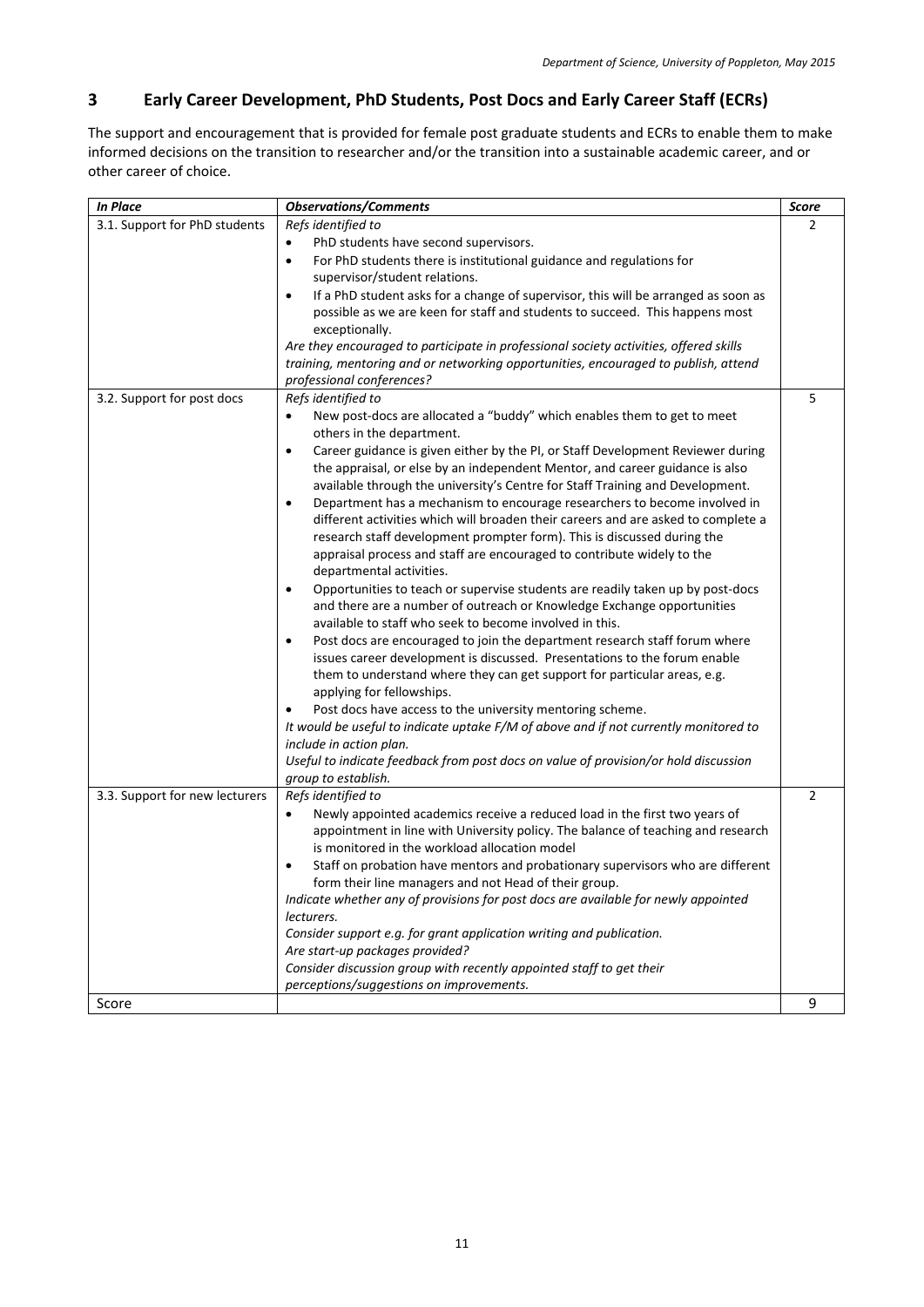| <b>Metrics</b>               |                                                                                   | <b>Score</b> |
|------------------------------|-----------------------------------------------------------------------------------|--------------|
| <b>PhD</b> students          | - Are PhD student provided with:                                                  |              |
|                              | Mentoring?                                                                        |              |
|                              | Seminars?                                                                         |              |
|                              | Pastoral support?                                                                 |              |
|                              | - Do PhD students have the right to request a female personal tutor?              |              |
| Post docs                    | - Are F/M post doc staff views checked on:                                        |              |
|                              | Provision/quality/availability of career support?                                 |              |
|                              | Developmental activities?                                                         |              |
|                              | Opportunities to participate in national conferences? International               |              |
|                              | conferences?                                                                      |              |
|                              | Is there a member of department staff with specific responsibility for ECRs/their |              |
|                              | development/career opportunities?                                                 |              |
| New lecturers                | - Reduced teaching load initially.                                                |              |
|                              | - Support/training in writing grant applications and publications.                |              |
|                              | - Set up grants are provided.                                                     |              |
|                              | - Mentoring.                                                                      |              |
|                              | - Mentoring outside the probationary mentoring arrangements.                      |              |
| F/M experience/perceptions   | - Are F/M perceptions checked/monitored on the availability of unbiased careers   |              |
|                              | advice?                                                                           |              |
| F/M Training uptake,         | - Is ECR take up of monitored for training on:                                    |              |
| experience/ perception       | Research grant applications?                                                      |              |
|                              | Research team leadership?                                                         |              |
|                              | People management and supervisory skills?                                         |              |
|                              | Communication skills?                                                             |              |
|                              | If 'yes' indicate F/M (N= & %) take up and (if known) F/M satisfaction rates      |              |
| Informed choices/destination | Is there any F/M monitoring of exit destinations of post docs?                    |              |
| on leaving-                  |                                                                                   |              |
| Score                        |                                                                                   | 0            |

## **Overall score: 9 Overall Rating: Fair**

## **Strengths to build on:**

The support for post docs.

#### **Gaps and weaknesses to address**

The absence of equally compelling evidence on PhD students and recently appointed lecturers. It may be that in reality they all benefit from what is available. It might be that a network that embraces the group as a whole might be useful. Also identifying a member of staff with specific responsibilities for ECRs might be for the action plan - plus the support and budget needed to sustain an effective programme.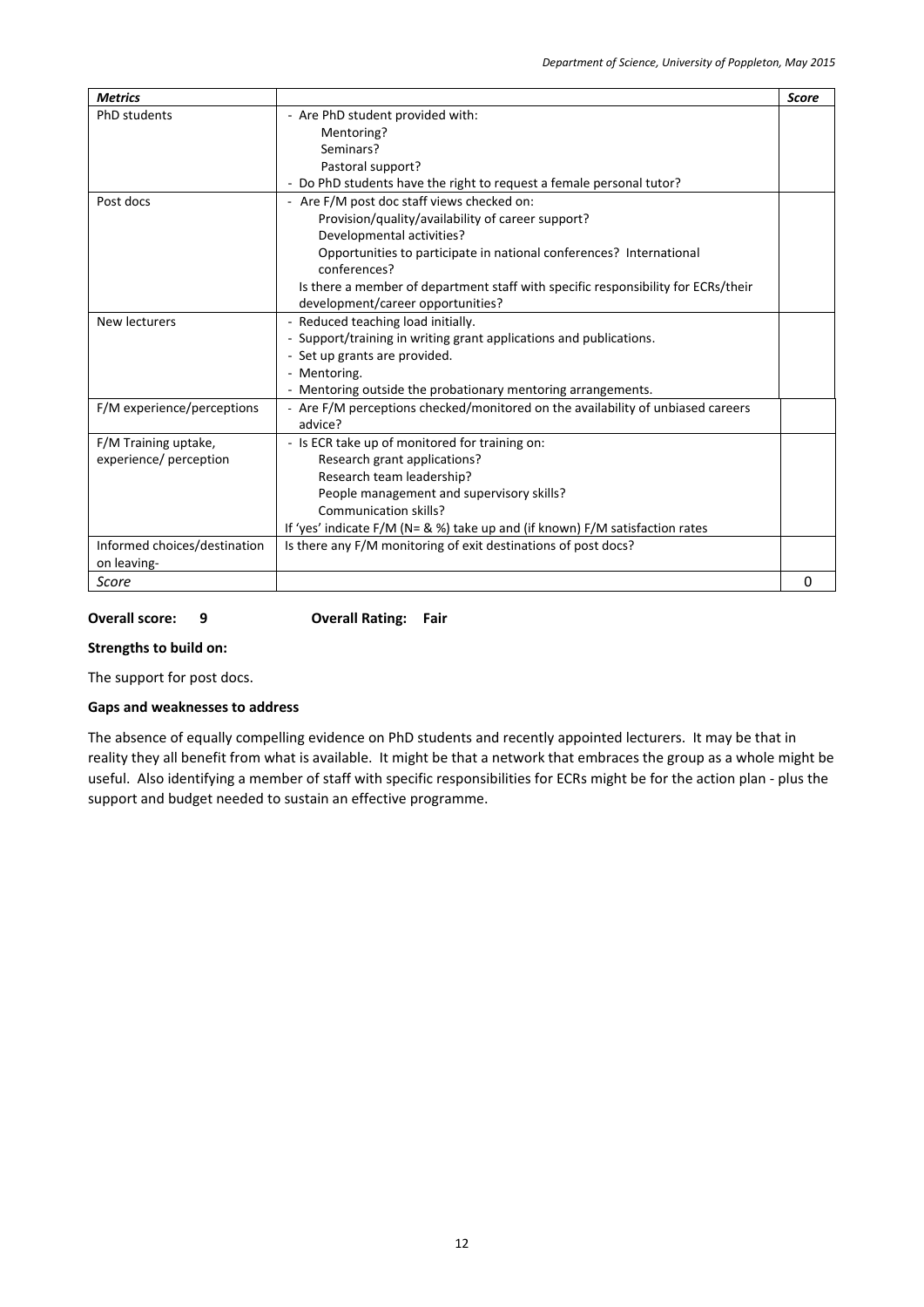## <span id="page-12-0"></span>**4 Appraisal**

Arrangements that ensure appraisal is effective, well regarded and appropriate for the different levels of staff, that appraisal covers all contributions (including women and science activities) and promotion criteria, and that appraisal take ups/satisfaction levels and outcomes are monitored and reported.

| <b>In Place</b>             | <b>Observations/Comments</b>                                                                                                                                                                                                                                                                                                                                                                                                                                                                                                                                                                                                                                                                                                                                                                                                                                                                                                                                                                                             | Score |
|-----------------------------|--------------------------------------------------------------------------------------------------------------------------------------------------------------------------------------------------------------------------------------------------------------------------------------------------------------------------------------------------------------------------------------------------------------------------------------------------------------------------------------------------------------------------------------------------------------------------------------------------------------------------------------------------------------------------------------------------------------------------------------------------------------------------------------------------------------------------------------------------------------------------------------------------------------------------------------------------------------------------------------------------------------------------|-------|
| 4.1. Appraisal arrangements | Refs identified to<br>All staff are appraised annually except in particular circumstances, which would<br>$\bullet$<br>be reported to and agreed by the HOD.<br>Annual appraisals take place a few months before the promotion round. Career<br>$\bullet$<br>strategy and potential for promotion are discussed.<br>Development needs are noted and returned to the Staff Development Office; all<br>$\bullet$<br>training events are ranked for usefulness at the subsequent appraisal.<br>For most staff their reviewer will be their head of research group, but staff can<br>$\bullet$<br>request an alternative reviewer if they wish.<br>Training is given for all appraisers.<br>$\bullet$<br>Participation is monitored and reported to management team. There was 100%<br>$\bullet$<br>participation last year (the first year of the current HoD's tenure).<br>The HoD sees all appraisal documentation once it is signed off by the reviewer<br>$\bullet$<br>and reviewee, but there is no systematic review. | 5     |
|                             | Consider training for appraises and checking staff experiences/perceptions.                                                                                                                                                                                                                                                                                                                                                                                                                                                                                                                                                                                                                                                                                                                                                                                                                                                                                                                                              |       |
| 4.2. Covers promotion       | Refs identified to<br>The annual review process for all academic staff is the main way in which<br>$\bullet$<br>candidates for promotion are selected, and there is provision for self-<br>nomination.<br>Annual reviewers will proactively suggest that anyone who appears to meet the<br>$\bullet$<br>promotion criteria is put forward for promotion.<br>Part of the review process is also to suggest how someone can best work<br>$\bullet$<br>towards meeting the promotion criteria.<br>Candidates have the opportunity to discuss activities etc. needed for promotion<br>$\bullet$<br>with the HOD or through the appraisal process. Appropriate action is taken<br>although extensive checks are not done to ensure that this happens.<br>Consider survey covering the perceptions of appraises and appraises including post<br>docs.                                                                                                                                                                          | 4     |
| 4.3. Covers contributions   | Refs identified to<br>An individual's performance in teaching, research (and other aspects of their job<br>$\bullet$<br>such as administration or knowledge exchange) are appraised during annual<br>review<br>Make clear whether appraisal specifically covers women and science, external<br>professional contributions.<br>Might be useful to clarify perceptions of appraisers/appraisees on the reality.                                                                                                                                                                                                                                                                                                                                                                                                                                                                                                                                                                                                            | 3     |
| Score                       |                                                                                                                                                                                                                                                                                                                                                                                                                                                                                                                                                                                                                                                                                                                                                                                                                                                                                                                                                                                                                          | 12    |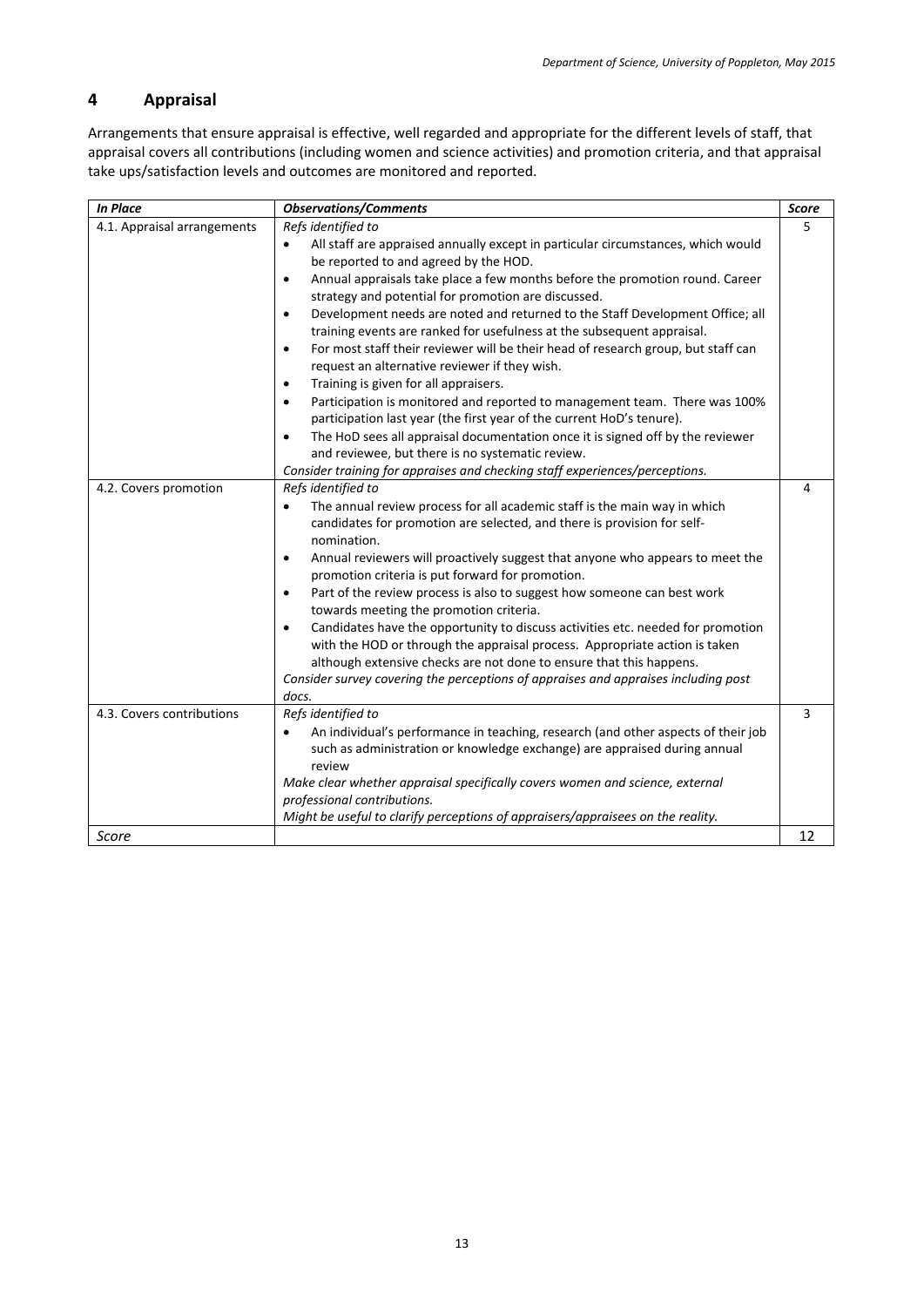| <b>Metrics</b>              |                                                                                 | <b>Score</b> |
|-----------------------------|---------------------------------------------------------------------------------|--------------|
| Appraisal arrangements      | Is regular appraisal required/compulsory:                                       |              |
|                             | - For academic staff?                                                           |              |
|                             | - For post docs?                                                                |              |
|                             | - Are appraisers trained?                                                       |              |
|                             | - Are appraisees trained?                                                       |              |
|                             | - Are F/M views on usefulness of training monitored?                            |              |
|                             | - Are different arrangements/systems/forms of appraisal in place for post docs? |              |
| Covers promotion            | Is promotion/promotion readiness explicitly covered?                            |              |
| Covers contributions        | Are the following 'contributions' covered at appraisal:                         |              |
|                             | - Teaching?                                                                     |              |
|                             | - Research?                                                                     |              |
|                             | - Administration?                                                               |              |
|                             | - Pastoral?                                                                     |              |
|                             | - Outreach?                                                                     |              |
|                             | - Contribution to women in science?                                             |              |
| Appraisal take up           | - Is F/M take up (by grade) monitored?                                          |              |
| Follow up systems           | - Is there a system for following through on training needs?                    |              |
| F/M experiences/perceptions | Are F/M perceptions of usefulness of appraisal checked:                         |              |
| check/monitor/report/acted  | - With appraisers?                                                              |              |
| on                          | - With appraises?                                                               |              |
| Score                       |                                                                                 | O            |

#### **Overall score: 12 Overall Rating: Good**

**Strengths to build on:**

Generally strong and examples of what is done are provided.

## **Gaps and weaknesses to address:**

The lack of evidence that the system is well regarded/seen as useful by both appraisers and appraisees.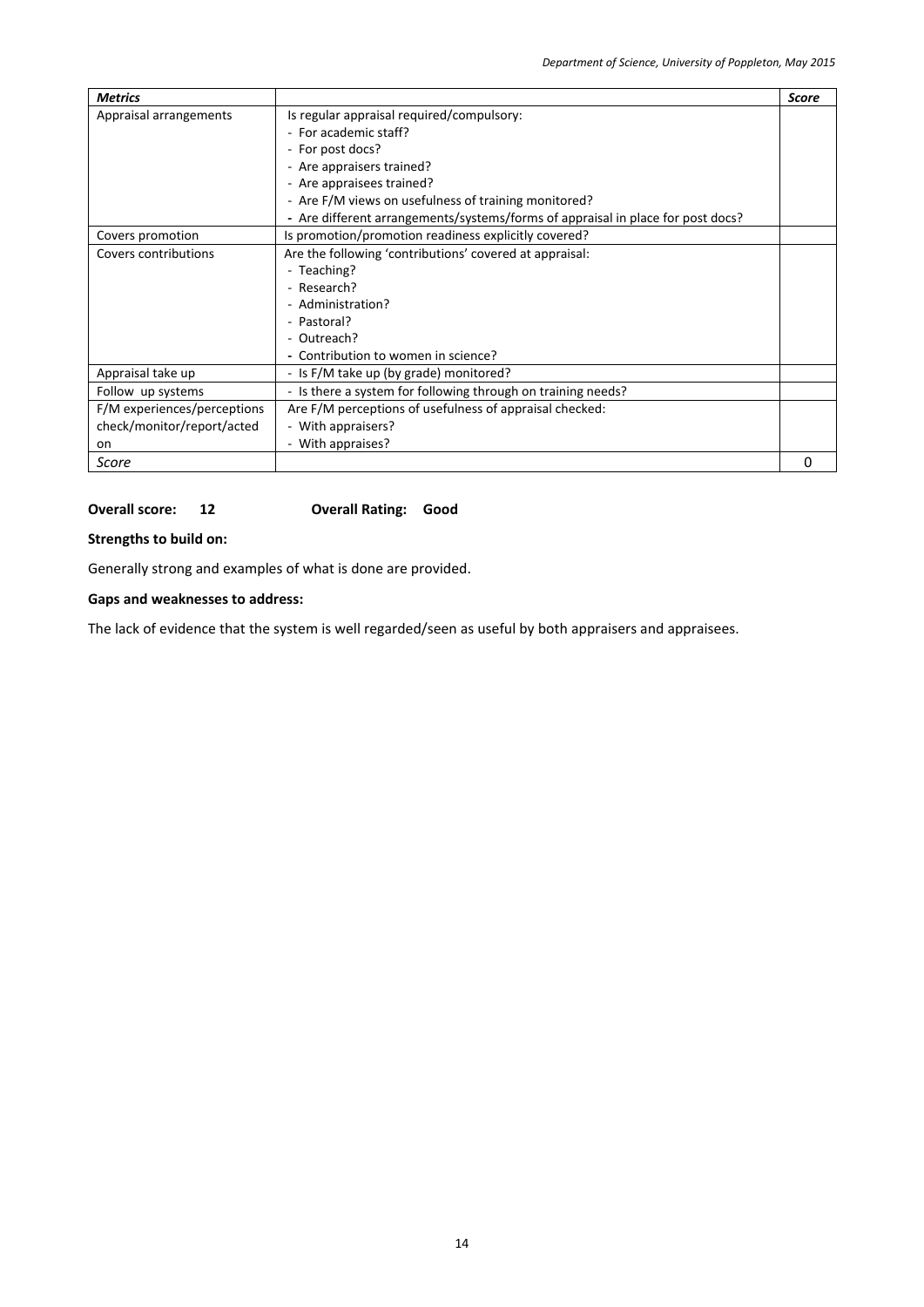## <span id="page-14-0"></span>**5 Career Development Activities**

The support and encouragement provided for women's participation in programmes/activities (departmental, university and external) that contribute to their career/professional/personal development, and raise their profile

| In Place                                                 | <b>Observations/Comments</b>                                                                                                                                                                                                                                                                                                                                                                                                                                                                                                                                                                                                                                                                                                                                                                                                                                                                                                                                                                                            | <b>Score</b>  |
|----------------------------------------------------------|-------------------------------------------------------------------------------------------------------------------------------------------------------------------------------------------------------------------------------------------------------------------------------------------------------------------------------------------------------------------------------------------------------------------------------------------------------------------------------------------------------------------------------------------------------------------------------------------------------------------------------------------------------------------------------------------------------------------------------------------------------------------------------------------------------------------------------------------------------------------------------------------------------------------------------------------------------------------------------------------------------------------------|---------------|
| 5.1. Mentoring                                           | Refs identified to:<br>Mentoring is listed as an explicit item in the requirements of senior staff and<br>for promotion.<br>There is an university mentoring scheme focused on ECR and mid-career staff.<br>$\bullet$<br>More experienced staff are able to access advice/support from other<br>departmental staff.<br>A department mentoring programme provides a number of senior female role<br>$\bullet$<br>models.<br>Lacks supporting information on e.g. take up, number of senior staff who act as<br>mentors and perceptions of mentors and mentees on utility of provision.<br>Would be useful to describe who in department is responsible for mentoring and<br>what is done to support and encourage mentoring.                                                                                                                                                                                                                                                                                             | $\mathcal{P}$ |
| 5.2. Networking and role<br>models s                     | Refs identified to:<br>Networking is encouraged. The department has dedicated travel funds each<br>$\bullet$<br>year to which all academics have access to.<br>One group requires Networking for accreditation purposes.<br>$\bullet$<br>Emails are circulated about the University's Women's Network.<br>$\bullet$<br>Women are prominent at Open Days (for potential undergraduates and<br>$\bullet$<br>potential graduate students) and as lecturers to large first and second year<br>undergraduate audiences. The department also is keen to invite eminent<br>women to give seminars and colloquium talks.<br>Academics use their personal contacts strongly for the department's benefit<br>$\bullet$<br>particularly visitors and seminar speakers.<br>Some individual examples would be useful, and give some specifics on<br>'encouragement' at department/faculty/university/professional society levels.<br>Would be useful to indicate who in the department drives this activity.                         | 4             |
| 5.3. Developmental activities<br>internal and external s | Refs identified to:<br>The Head of department encourages training for staff by sending out an email<br>$\bullet$<br>asking all line managers to allow time off for staff to attend training.<br>The department has an annual budget for training needs.<br>$\bullet$<br>Heads of Sections are sent an annual return of all staff training that has<br>$\bullet$<br>happened over the course of the year.<br>Feedback from recent Athena Swan activities showed that transferable skills<br>$\bullet$<br>courses are useful.<br>The department does not monitor individual's take up on university provided<br>$\bullet$<br>courses.<br>Staff are actively encouraged to take up roles outside the department to<br>$\bullet$<br>increase their profile. This is often done through appraisal.<br>Does annual return provide F/M breakdown?<br>It would be useful to obtain staff views on their experience/perception of the<br>training the university provides.<br>Identify who in department takes the lead on this. | 4             |
| Score                                                    |                                                                                                                                                                                                                                                                                                                                                                                                                                                                                                                                                                                                                                                                                                                                                                                                                                                                                                                                                                                                                         | 11            |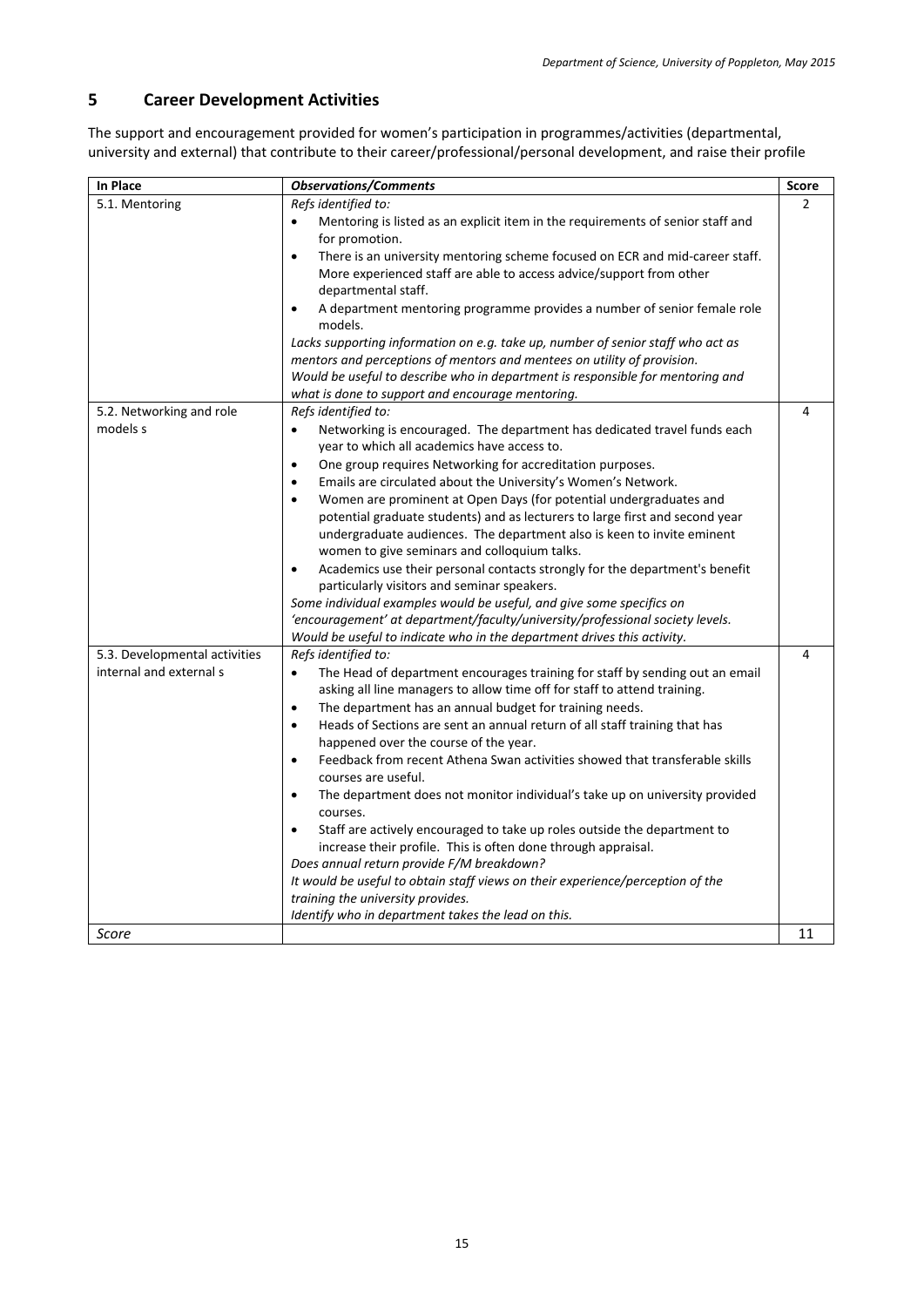| <b>Metrics</b>               |                                                                               | <b>Score</b> |
|------------------------------|-------------------------------------------------------------------------------|--------------|
| Mentoring                    | Is training provided for:                                                     |              |
|                              | - Mentors?                                                                    |              |
|                              | - Mentees?                                                                    |              |
|                              | - Are staff supported/encouraged to participate in mentoring scheme?          |              |
|                              | - Is the uptake of mentoring monitored?                                       |              |
|                              | - Is participation as mentors monitored?                                      |              |
| Networking and role models   | - Are staff encouraged to act as role models?                                 |              |
|                              | - Are role model activities showcased?                                        |              |
|                              | - Are staff supported and encouraged to contribute to department/ university/ |              |
|                              | regional/professional society/special interest networks?                      |              |
| Developmental activities     | - Are staff encouraged to participate in training and development provided by |              |
| internal and external        | university and/or to participate in professional society activities?          |              |
| Participation in internal    | Does department monitor:                                                      |              |
| developmental activities     | - University provided staff training? F/M uptake? Its usefulness?             |              |
| monitored                    | - Management training - Uptake? Usefulness?                                   |              |
|                              | - Project planning and financial management skills development? Uptake?       |              |
|                              | Usefulness?                                                                   |              |
|                              | - Research team leadership, supervisory and people management skills uptake?  |              |
|                              | Usefulness?                                                                   |              |
|                              | - Grant application skills? Uptake? Usefulness?                               |              |
|                              | - Professional training and development? Uptake? Usefulness?                  |              |
|                              | - Training for mentors? Mentees? Uptake? Usefulness?                          |              |
| F/M perceptions/ experiences | Does department monitor F/M staff perceptions on the value/usefulness of:     |              |
| of internal role model       | - Mentoring?                                                                  |              |
| activities                   | - Networking activities?                                                      |              |
|                              | - Role model activities?                                                      |              |
| F/M perceptions/             | - Does department monitor F/M staff perceptions on the value/usefulness of    |              |
| experiences/take up of       | participation in professional societies/their activities mentoring?           |              |
| external activities          |                                                                               |              |
| Score                        |                                                                               | $\Omega$     |

**Overall score: 11 Overall Rating: Good** 

**Strengths to build on:**

Networking and development activities.

## **Gaps and weaknesses to address:**

The absence of information on mentoring at department level – if it's organised at university/faculty level then focus on the number/proportion of F/M senior staff who act as mentors internally and externally and same for mentees. The department may wish to consider the benefits for the department (of all the above activities) as a whole (in addition to the benefits for individuals).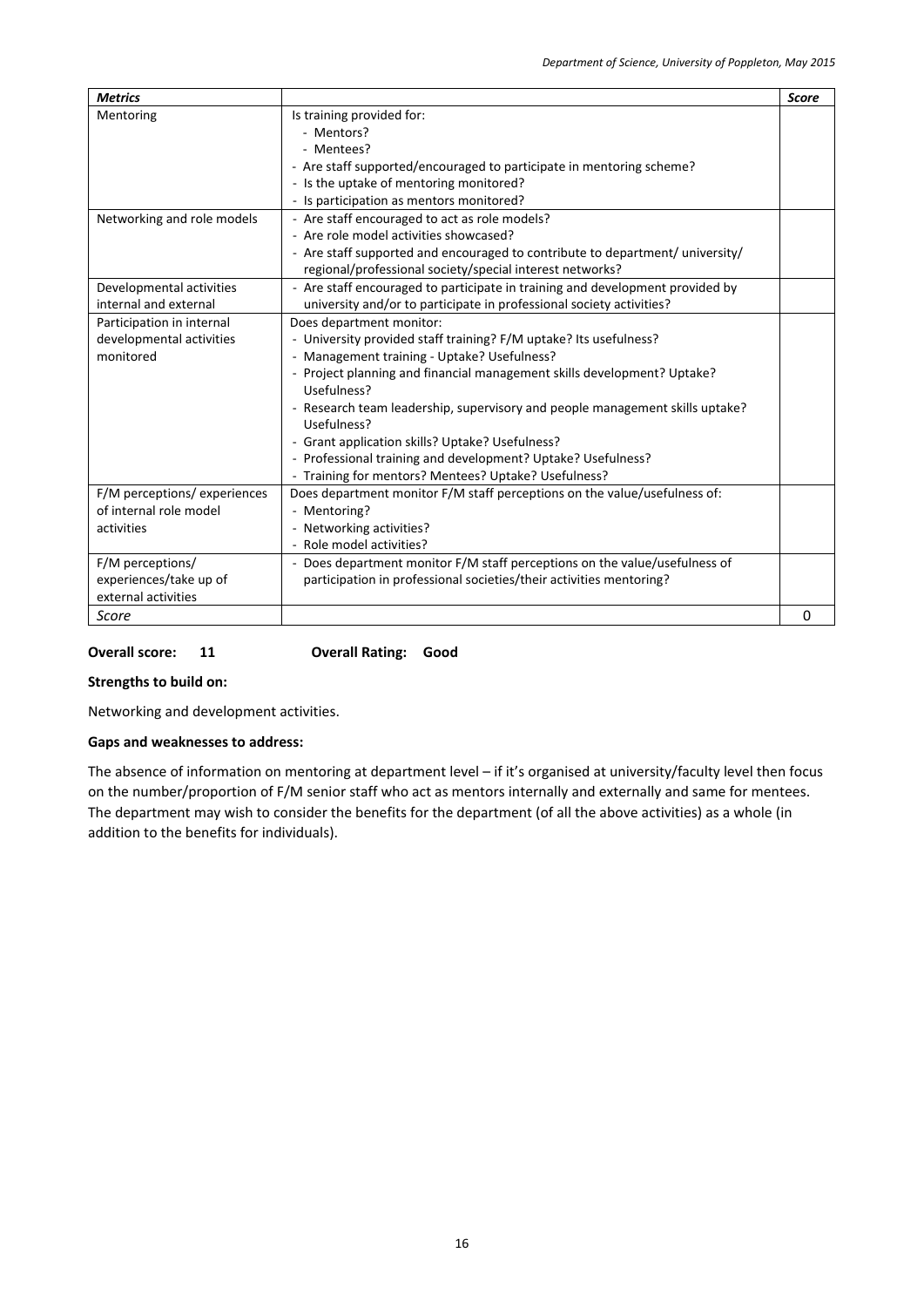## <span id="page-16-0"></span>**6 Organisation and Management**

The organisational systems/structures that ensure the fairness, openness, and clearness of department management arrangements (accountability, reporting, communications, resource allocation, including office and laboratory space , research technical support and access to equipment funding and studentships), systems to identify/nominate/select/elect members/chairs and into management roles

| <b>In Place</b>            | <b>Observations/Comments</b>                                                                                                                                                  | <b>Score</b> |
|----------------------------|-------------------------------------------------------------------------------------------------------------------------------------------------------------------------------|--------------|
| 6.1. Accountabilities,     | Refs identified to:                                                                                                                                                           | 3            |
| reporting, communications  | The department has a web based information 'Staff Handbook' and New Staff<br>$\bullet$                                                                                        |              |
|                            | Induction wiki which is regularly updated.                                                                                                                                    |              |
|                            | New staff meet administrative staff and line managers to discuss their new role,<br>$\bullet$                                                                                 |              |
|                            | and where they will be working. Staff also register for the University induction                                                                                              |              |
|                            | and university research staff induction. HoDs receive information on the take-up                                                                                              |              |
|                            | at the university level. There is also a regular Health and Safety and HR induction                                                                                           |              |
|                            | which is carried out for new staff once a month, in the faculty. Feedback suggests                                                                                            |              |
|                            | that some aspects of this are more useful than others.                                                                                                                        |              |
|                            | Department management responsibilities are circulated annually to all staff<br>$\bullet$                                                                                      |              |
|                            | indicating in any change. Management positions have job descriptions allowing                                                                                                 |              |
|                            | new staff to understand the responsibilities of these positions.                                                                                                              |              |
|                            | A recent university staff survey showed communication is poor in the<br>$\bullet$                                                                                             |              |
|                            | department, in particular between groups. Efforts are being made to understand                                                                                                |              |
|                            | why this is the case and what can be done to improve this.                                                                                                                    |              |
|                            | There is no systematic communication to the post docs.<br>$\bullet$                                                                                                           |              |
|                            | The department has no staff common room, or social space, which hinders this.<br>$\bullet$                                                                                    |              |
|                            | Information on departmental organisation is available but communication (a two way                                                                                            |              |
|                            | process) is poor.                                                                                                                                                             |              |
|                            | Useful to unpick the statement that efforts are being made. Provide detail on who is<br>doing what and when and what worked and what didn't.                                  |              |
|                            | May be useful to have department discussion groups to identify staff perceptions and                                                                                          |              |
|                            | obtain suggestions for improvements.                                                                                                                                          |              |
| 6.2. Resources and Funding | Refs identified to:                                                                                                                                                           | 4            |
| allocations                | Financial information is distributed but could be improved.<br>$\bullet$                                                                                                      |              |
|                            | Departmental resources are allocated by the faculty and managed internally by<br>$\bullet$                                                                                    |              |
|                            | the Finance officer.                                                                                                                                                          |              |
|                            | The financial running of the department is well perceived but it is unclear that the<br>$\bullet$                                                                             |              |
|                            | level of understanding is robust.                                                                                                                                             |              |
|                            | There is a clear procedure for allocating travel expenditure to research groups<br>$\bullet$                                                                                  |              |
|                            | (for staff travel, and for visitors).                                                                                                                                         |              |
|                            | Generally the allocation of space/labs is seen as fair, although the department is<br>$\bullet$                                                                               |              |
|                            | constrained by being spread over four separate sites.                                                                                                                         |              |
|                            | Office space is occasionally an issue because the department has a variety of<br>$\bullet$                                                                                    |              |
|                            | spaces and they are not reallocated annually.                                                                                                                                 |              |
|                            | Consider discussion group with staff new to department in say the last three years to                                                                                         |              |
|                            | get feedback and suggestions.                                                                                                                                                 |              |
| 6.3. Representative        | Refs identified to:                                                                                                                                                           | 2            |
| Management                 | The representation on each committee is considered by a gender-balanced group,<br>$\bullet$<br>led by the HOD, who made a positive decision to include early career people on |              |
|                            | committees. The aim is to optimise the potential to influence decision making,                                                                                                |              |
|                            | personal career development and succession planning within the department.                                                                                                    |              |
|                            | Management roles are rotated where they are not tied to a particular role (e.g.<br>$\bullet$                                                                                  |              |
|                            | HOD which are permanent appointments so cannot be rotated). Succession                                                                                                        |              |
|                            | planning, is a major area of concern so the opportunity for rotation is limited.                                                                                              |              |
|                            | Also the allocation of these roles owes more to the need for the department to                                                                                                |              |
|                            | have someone in place than the needs of the individual, gender balance, etc.                                                                                                  |              |
|                            | Each member of academic & postdoctoral staff belongs to a group which has<br>$\bullet$                                                                                        |              |
|                            | representation through the department committee structure.                                                                                                                    |              |
|                            | Provide information of F/M representation on department committees and in                                                                                                     |              |
|                            | management roles.                                                                                                                                                             |              |
|                            | Information is needed on whether committee terms of reference /minutes/ papers are                                                                                            |              |
|                            | available to staff.                                                                                                                                                           |              |
|                            | Do senior women from the department serve on university committees?                                                                                                           |              |
| Score                      |                                                                                                                                                                               | 9            |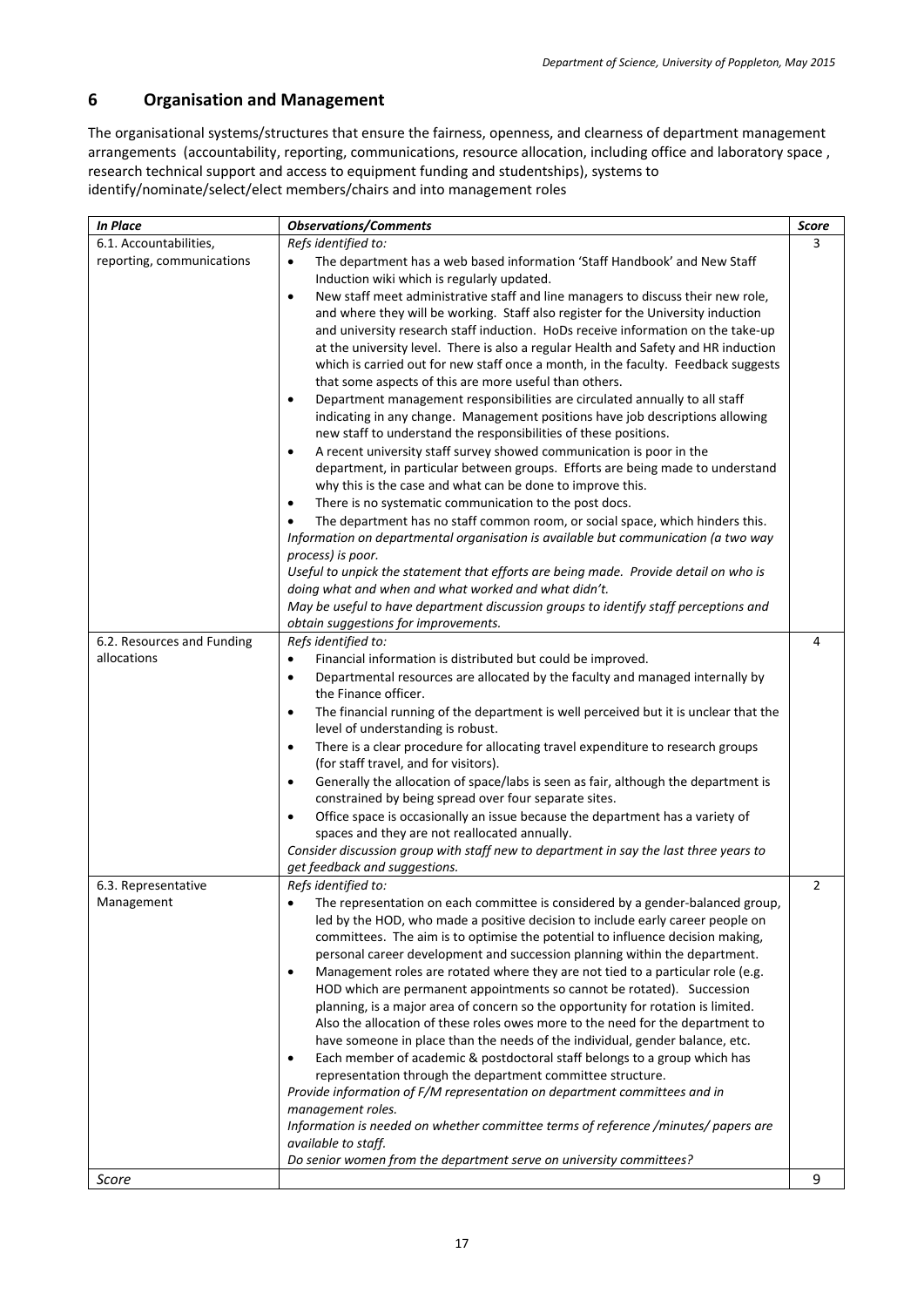| <b>Metrics</b>                |                                                                                 | <b>Score</b> |
|-------------------------------|---------------------------------------------------------------------------------|--------------|
| Accountabilities, reporting,  | Departmental systems:                                                           |              |
| communications                | - Who does what/how things are done covered in in a departmental induction?     |              |
|                               | - Are minutes of management team/committee accessible by staff?                 |              |
| <b>Resources and Funding</b>  | Does induction cover the department's:                                          |              |
| allocations                   | - Resource allocation system?                                                   |              |
|                               | - And funding arrangements?                                                     |              |
|                               | - And procedures?                                                               |              |
| Representative Management     | Department monitors:                                                            |              |
|                               | - F/M representation on department committees.                                  |              |
|                               | - F/M representation in positions of responsibility.                            |              |
|                               | - Its nominations to faculty and university committees.                         |              |
|                               | - And measures their results against other STEMM departments.                   |              |
| F/M understanding             | - Does department's staff induction cover its management systems/reporting      |              |
| department                    | arrangements? And where to go for what?                                         |              |
| organisation/systems          | - Who does what? Who is responsible for what? How it is funded?                 |              |
|                               | Department monitors F/M views on:                                               |              |
|                               | - Their communications.                                                         |              |
|                               | - Their accountability and reporting arrangements.                              |              |
| F/M feedback/perceptions of   | - Department monitors F/M views/understanding of their allocation of resources. |              |
| resource allocation           | How it is funded?                                                               |              |
| 6F/M feedback/ perceptions of | Department monitors F/M views on:                                               |              |
| management arrangements       | - The rotation of appointments to management roles/terms of office.             |              |
|                               | - Their communications.                                                         |              |
|                               | - Their accountability and reporting arrangements.                              |              |
|                               | - Their allocation of resources.                                                |              |
|                               | - The rotation of appointments to management roles/terms of office.             |              |
| Score                         |                                                                                 | 0            |

### **Overall score: 9 Overall Rating: Fair**

#### **Strengths to build on:**

General appearance of an organised department with strong admin systems and processes.

## **Gaps and weaknesses to address**

The problem of communication is one to be unwrapped carefully. Holding discussion groups with staff of all levels may identify issues of which senior management may not be aware.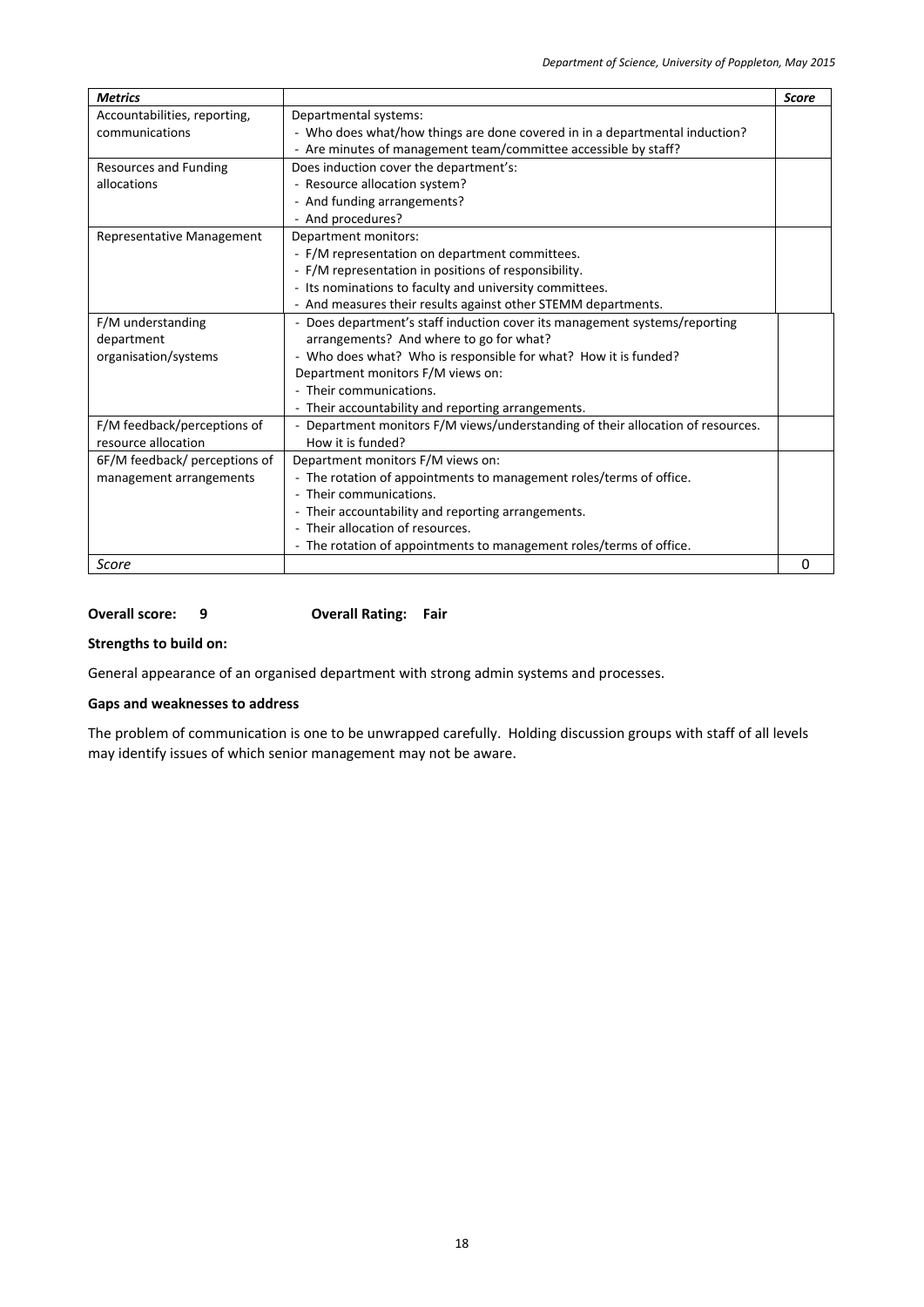## <span id="page-18-0"></span>**7 Workload Allocation**

The systems/arrangements to ensure that: workload allocation is fair, transparent, effective and appropriate, they cover all contributions and responsibilities (pastoral and administrative responsibilities, work on women and science) as well as teaching and research, that workload is taken into account in appraisal and promotion, there is a balance between responsibilities with a heavy workload with those that are good for individuals' career and responsibilities are rotated.

| <b>In Place</b>          | <b>Observations/Comments</b>                                                                                                                                                                                                                                                                                                                                                                                                                                                                                                                                                                                                                                                                                                                                                                                                                                                                                                                                                                                                                                                                              | <b>Score</b> |
|--------------------------|-----------------------------------------------------------------------------------------------------------------------------------------------------------------------------------------------------------------------------------------------------------------------------------------------------------------------------------------------------------------------------------------------------------------------------------------------------------------------------------------------------------------------------------------------------------------------------------------------------------------------------------------------------------------------------------------------------------------------------------------------------------------------------------------------------------------------------------------------------------------------------------------------------------------------------------------------------------------------------------------------------------------------------------------------------------------------------------------------------------|--------------|
| 7.1. Workload allocation | Refs identified to:                                                                                                                                                                                                                                                                                                                                                                                                                                                                                                                                                                                                                                                                                                                                                                                                                                                                                                                                                                                                                                                                                       | 2            |
| system                   | For the most part members of the department seem to trust the internal<br>$\bullet$<br>procedure although there are some concerns mainly on the involvement of the<br>university.<br>The Department has a well-tried workload model which is flexible enough to<br>٠<br>account for the activities of the range of staff from ECRs to the most senior.<br>Is the workload model covered at induction?<br>How is information from the model used /shared at group level and with staff?                                                                                                                                                                                                                                                                                                                                                                                                                                                                                                                                                                                                                    |              |
| 7.2. Balancing workload  | Is information from model used to inform appraisal discussion?<br>Refs identified to:<br>The teaching committee monitors and documents the teaching workloads of<br>$\bullet$<br>academics annually; the documents are presented to the committee and are<br>accessible to all members of staff.<br>The procedure to select staff members for teaching responsibilities is based on<br>$\bullet$<br>several aspects including their current departmental teaching, their<br>administrative/committee load and their University committees/administrative<br>loads.<br>There is a lack of complete transparency but within groups there is a balance.<br>٠<br>Probationary lecturers have a lower teaching load and minimal admin.<br>$\bullet$<br>Post docs who want to gain teaching experience are given the opportunity for<br>$\bullet$<br>this but is rarely taken.<br>Are family/caring responsibilities taken into account?<br>Are changes to allocations discussed in advance with individuals? What action is<br>taken if gets out of balance? What account is taken of change of circumstances? | 3            |
| 7.3. Inclusive system    | Refs identified to:<br>None identified.<br>Provide information on whether e.g. outreach, pastoral and women in science,<br>professional activities and activities are included in the workload model in use.                                                                                                                                                                                                                                                                                                                                                                                                                                                                                                                                                                                                                                                                                                                                                                                                                                                                                              | 0            |
| Score                    |                                                                                                                                                                                                                                                                                                                                                                                                                                                                                                                                                                                                                                                                                                                                                                                                                                                                                                                                                                                                                                                                                                           | 5            |

| <b>Metrics</b>               |                                                                                   | <b>Score</b> |
|------------------------------|-----------------------------------------------------------------------------------|--------------|
| Workload allocation system   | - Is the departmental workload allocation system covered at induction?            |              |
| <b>Balancing workload</b>    | - Department monitors workload to check balance.                                  |              |
|                              | - Are the outcomes of monitoring available to staff?                              |              |
|                              | - Are management roles rotated regularly?                                         |              |
| Inclusive system             | - Does the workload allocation system cover teaching, administration and          |              |
|                              | management?                                                                       |              |
| F/M understanding of system  | - Are staff F/M perceptions/understanding of department systems checked- for      |              |
|                              | allocating workload?                                                              |              |
| F/M experience/ perceptions  | - Are staff F/M perceptions of department systems, its fairness/openness checked- |              |
| fairness and openness $-$    | for allocating workload?                                                          |              |
| F/M experiences/ perceptions | - Are staff F/M perceptions of the impact of workload on career development       |              |
| on careers and workload      | success monitored?                                                                |              |
| Score                        |                                                                                   |              |

**Overall score: 5 Overall Rating: Weak**

#### **Strengths to build on:**

An established system.

#### **Gaps and weaknesses to address**

The system needs to be made fully transparent/accessible to all, use metrics as the 'agenda' for the SWAN committee then follow through with a focus group on any suggested changes.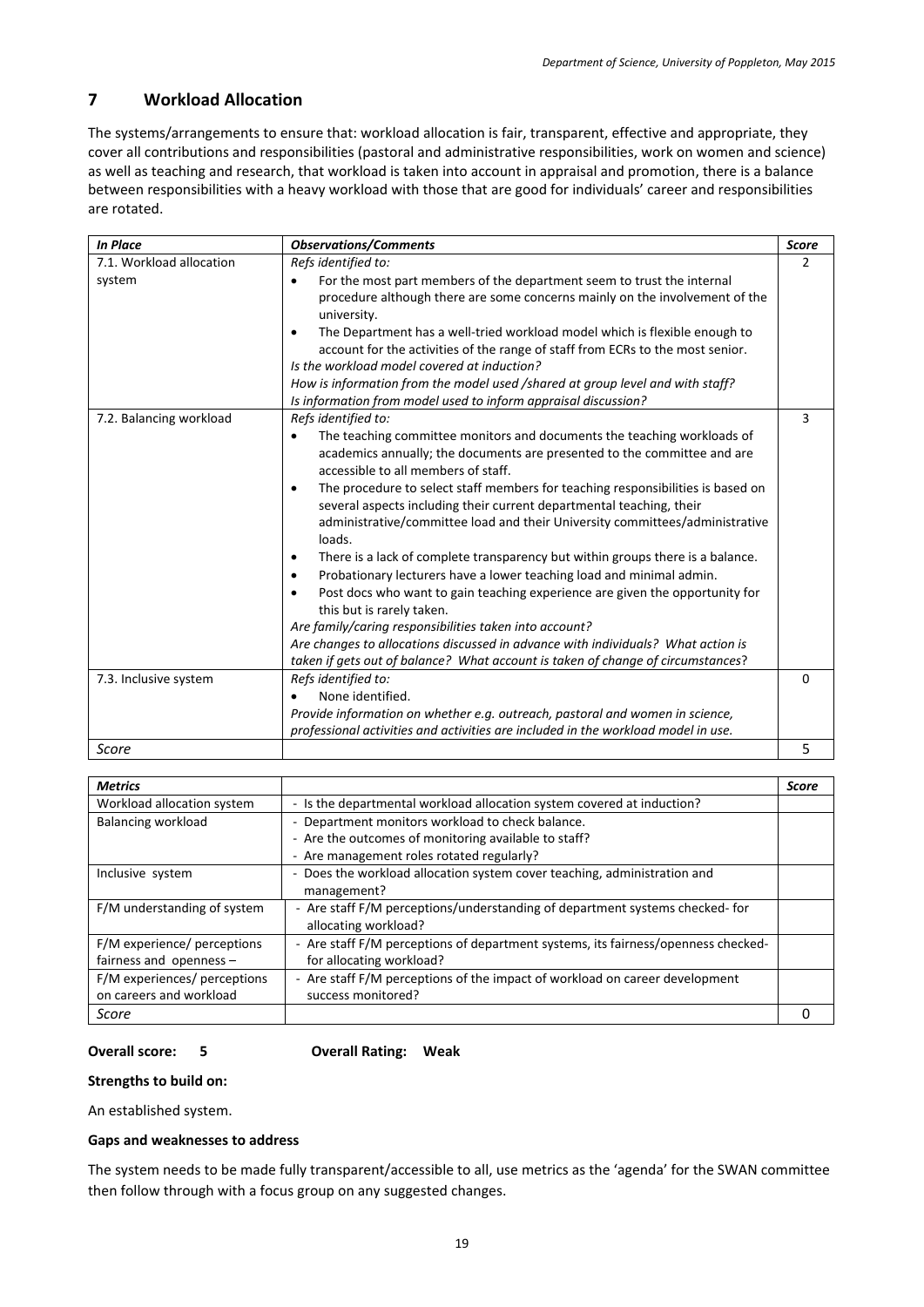## <span id="page-19-0"></span>**8 Workplace Culture**

The systems/arrangements to ensure high standards of behaviour, and that staff and students, are treated with respect, their contributions are recognised and staff feel they belong / are included in department life academic and social and a working environment that is welcoming friendly, inclusive, supportive and open

| 8.1. Standards of behaviour<br>Refs identified to:<br>1<br>Co-operative working within academic groups is good and is not competitive.<br>There is significant respect for high standards of behaviour.<br>$\bullet$<br>There has never been a problem in this department with poor or intimidating<br>$\bullet$<br>behaviour. This is checked by university staff surveys<br>Lacks detail.<br>Is there a F/M breakdown of survey results? Are the data provided at department<br>level and if so how are they used?<br>Are standards and expectations covered in induction?<br>What training is provided for staff? How many take it up and how useful is it?<br>5<br>8.2. Contributions recognised<br>Refs identified to:<br>Annual staff satisfaction survey provides feedback and is used as a management<br>$\bullet$<br>tool.<br>External commitments of value to the department, including value realised<br>$\bullet$<br>through increased esteem for the individual, are recognised and treated as part<br>of the workload allocation - as the model will be public a there will be ample |
|----------------------------------------------------------------------------------------------------------------------------------------------------------------------------------------------------------------------------------------------------------------------------------------------------------------------------------------------------------------------------------------------------------------------------------------------------------------------------------------------------------------------------------------------------------------------------------------------------------------------------------------------------------------------------------------------------------------------------------------------------------------------------------------------------------------------------------------------------------------------------------------------------------------------------------------------------------------------------------------------------------------------------------------------------------------------------------------------------|
|                                                                                                                                                                                                                                                                                                                                                                                                                                                                                                                                                                                                                                                                                                                                                                                                                                                                                                                                                                                                                                                                                                    |
|                                                                                                                                                                                                                                                                                                                                                                                                                                                                                                                                                                                                                                                                                                                                                                                                                                                                                                                                                                                                                                                                                                    |
|                                                                                                                                                                                                                                                                                                                                                                                                                                                                                                                                                                                                                                                                                                                                                                                                                                                                                                                                                                                                                                                                                                    |
|                                                                                                                                                                                                                                                                                                                                                                                                                                                                                                                                                                                                                                                                                                                                                                                                                                                                                                                                                                                                                                                                                                    |
|                                                                                                                                                                                                                                                                                                                                                                                                                                                                                                                                                                                                                                                                                                                                                                                                                                                                                                                                                                                                                                                                                                    |
|                                                                                                                                                                                                                                                                                                                                                                                                                                                                                                                                                                                                                                                                                                                                                                                                                                                                                                                                                                                                                                                                                                    |
|                                                                                                                                                                                                                                                                                                                                                                                                                                                                                                                                                                                                                                                                                                                                                                                                                                                                                                                                                                                                                                                                                                    |
|                                                                                                                                                                                                                                                                                                                                                                                                                                                                                                                                                                                                                                                                                                                                                                                                                                                                                                                                                                                                                                                                                                    |
|                                                                                                                                                                                                                                                                                                                                                                                                                                                                                                                                                                                                                                                                                                                                                                                                                                                                                                                                                                                                                                                                                                    |
|                                                                                                                                                                                                                                                                                                                                                                                                                                                                                                                                                                                                                                                                                                                                                                                                                                                                                                                                                                                                                                                                                                    |
|                                                                                                                                                                                                                                                                                                                                                                                                                                                                                                                                                                                                                                                                                                                                                                                                                                                                                                                                                                                                                                                                                                    |
|                                                                                                                                                                                                                                                                                                                                                                                                                                                                                                                                                                                                                                                                                                                                                                                                                                                                                                                                                                                                                                                                                                    |
|                                                                                                                                                                                                                                                                                                                                                                                                                                                                                                                                                                                                                                                                                                                                                                                                                                                                                                                                                                                                                                                                                                    |
|                                                                                                                                                                                                                                                                                                                                                                                                                                                                                                                                                                                                                                                                                                                                                                                                                                                                                                                                                                                                                                                                                                    |
|                                                                                                                                                                                                                                                                                                                                                                                                                                                                                                                                                                                                                                                                                                                                                                                                                                                                                                                                                                                                                                                                                                    |
| opportunity for all staff to ensure that their activities have been noted.                                                                                                                                                                                                                                                                                                                                                                                                                                                                                                                                                                                                                                                                                                                                                                                                                                                                                                                                                                                                                         |
| Teaching is recognised in the annual appraisals and/or promotions round.<br>$\bullet$                                                                                                                                                                                                                                                                                                                                                                                                                                                                                                                                                                                                                                                                                                                                                                                                                                                                                                                                                                                                              |
| Teaching excellence may be recognised at institutional level by the award of a<br>teaching prize,                                                                                                                                                                                                                                                                                                                                                                                                                                                                                                                                                                                                                                                                                                                                                                                                                                                                                                                                                                                                  |
| Public celebration of achievement also occurs, with congratulatory emails being<br>$\bullet$                                                                                                                                                                                                                                                                                                                                                                                                                                                                                                                                                                                                                                                                                                                                                                                                                                                                                                                                                                                                       |
| sent around the department when someone is awarded a grant, wins a prize,                                                                                                                                                                                                                                                                                                                                                                                                                                                                                                                                                                                                                                                                                                                                                                                                                                                                                                                                                                                                                          |
| teaching award etc.                                                                                                                                                                                                                                                                                                                                                                                                                                                                                                                                                                                                                                                                                                                                                                                                                                                                                                                                                                                                                                                                                |
| Rewards can come from prizes (even just being nominated for a prize),<br>$\bullet$                                                                                                                                                                                                                                                                                                                                                                                                                                                                                                                                                                                                                                                                                                                                                                                                                                                                                                                                                                                                                 |
| promotions, lighter teaching/admin loads.                                                                                                                                                                                                                                                                                                                                                                                                                                                                                                                                                                                                                                                                                                                                                                                                                                                                                                                                                                                                                                                          |
| The department has been active - in 2008, the School had no Fellows of the<br>$\bullet$                                                                                                                                                                                                                                                                                                                                                                                                                                                                                                                                                                                                                                                                                                                                                                                                                                                                                                                                                                                                            |
| (appropriate professional institution), it now has 6 Fellows and ECRs have been                                                                                                                                                                                                                                                                                                                                                                                                                                                                                                                                                                                                                                                                                                                                                                                                                                                                                                                                                                                                                    |
| encouraged to become involved in activities of the professional institutions.                                                                                                                                                                                                                                                                                                                                                                                                                                                                                                                                                                                                                                                                                                                                                                                                                                                                                                                                                                                                                      |
| All staff are encouraged to pursue recognition and are helped with<br>$\bullet$                                                                                                                                                                                                                                                                                                                                                                                                                                                                                                                                                                                                                                                                                                                                                                                                                                                                                                                                                                                                                    |
| applications/nominations. Female staff have been particularly successful, with                                                                                                                                                                                                                                                                                                                                                                                                                                                                                                                                                                                                                                                                                                                                                                                                                                                                                                                                                                                                                     |
| every female academic staff member nominated for an award within the last 12                                                                                                                                                                                                                                                                                                                                                                                                                                                                                                                                                                                                                                                                                                                                                                                                                                                                                                                                                                                                                       |
| months.                                                                                                                                                                                                                                                                                                                                                                                                                                                                                                                                                                                                                                                                                                                                                                                                                                                                                                                                                                                                                                                                                            |
| 8.3. Inclusivity<br>Refs identified to:<br>4                                                                                                                                                                                                                                                                                                                                                                                                                                                                                                                                                                                                                                                                                                                                                                                                                                                                                                                                                                                                                                                       |
| A recent survey indicates that the majority of staff, both female and male agree<br>$\bullet$                                                                                                                                                                                                                                                                                                                                                                                                                                                                                                                                                                                                                                                                                                                                                                                                                                                                                                                                                                                                      |
| that the Department is a "great" place to work.                                                                                                                                                                                                                                                                                                                                                                                                                                                                                                                                                                                                                                                                                                                                                                                                                                                                                                                                                                                                                                                    |
| Department believes itself to have an open and friendly environment, and that<br>$\bullet$                                                                                                                                                                                                                                                                                                                                                                                                                                                                                                                                                                                                                                                                                                                                                                                                                                                                                                                                                                                                         |
| this is the result of the efforts of all staff members. However this is not formally                                                                                                                                                                                                                                                                                                                                                                                                                                                                                                                                                                                                                                                                                                                                                                                                                                                                                                                                                                                                               |
| monitored.                                                                                                                                                                                                                                                                                                                                                                                                                                                                                                                                                                                                                                                                                                                                                                                                                                                                                                                                                                                                                                                                                         |
| The Management Team works hard to ensure a friendly atmosphere by ensuring<br>٠                                                                                                                                                                                                                                                                                                                                                                                                                                                                                                                                                                                                                                                                                                                                                                                                                                                                                                                                                                                                                    |
| there are good communications between management, staff and students. For                                                                                                                                                                                                                                                                                                                                                                                                                                                                                                                                                                                                                                                                                                                                                                                                                                                                                                                                                                                                                          |
| example, the department holds regular Staff Meetings and Student Staff Liaison<br>Meetings in addition to operating Facebook and Twitter accounts.                                                                                                                                                                                                                                                                                                                                                                                                                                                                                                                                                                                                                                                                                                                                                                                                                                                                                                                                                 |
| $\bullet$                                                                                                                                                                                                                                                                                                                                                                                                                                                                                                                                                                                                                                                                                                                                                                                                                                                                                                                                                                                                                                                                                          |
| Department has a Tea Club and Social Area which are open to students and staff,<br>allowing free mixing between staff, postgraduates and undergraduates.                                                                                                                                                                                                                                                                                                                                                                                                                                                                                                                                                                                                                                                                                                                                                                                                                                                                                                                                           |
| The Department has an 'open door policy' and all academic staff attend regular<br>$\bullet$                                                                                                                                                                                                                                                                                                                                                                                                                                                                                                                                                                                                                                                                                                                                                                                                                                                                                                                                                                                                        |
| Departmental Board meetings.                                                                                                                                                                                                                                                                                                                                                                                                                                                                                                                                                                                                                                                                                                                                                                                                                                                                                                                                                                                                                                                                       |
| Would be useful to describe systems in place to make sure the department's                                                                                                                                                                                                                                                                                                                                                                                                                                                                                                                                                                                                                                                                                                                                                                                                                                                                                                                                                                                                                         |
| expectations are met in all groups/units and at all staff levels?                                                                                                                                                                                                                                                                                                                                                                                                                                                                                                                                                                                                                                                                                                                                                                                                                                                                                                                                                                                                                                  |
| 10<br>Score                                                                                                                                                                                                                                                                                                                                                                                                                                                                                                                                                                                                                                                                                                                                                                                                                                                                                                                                                                                                                                                                                        |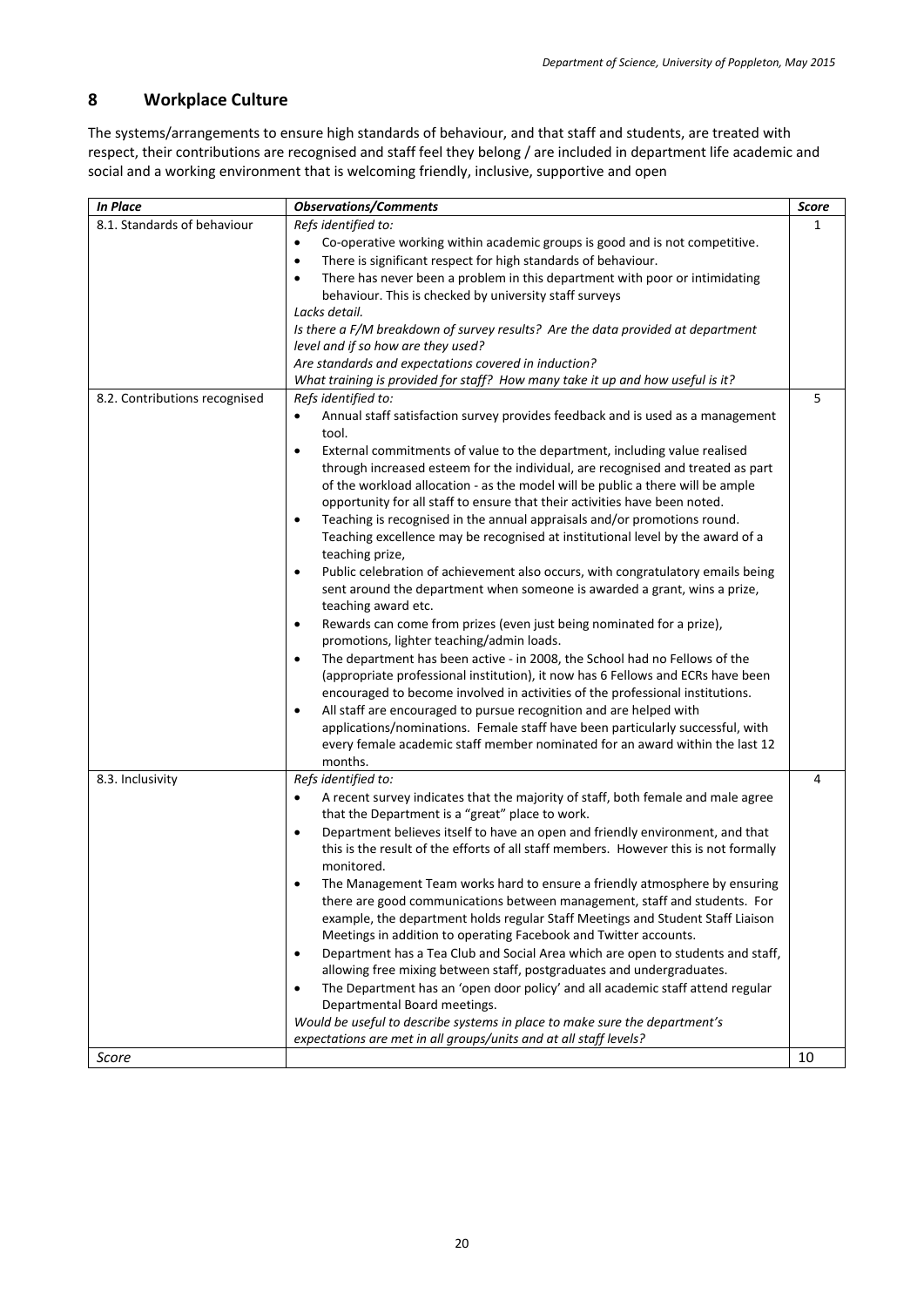| <b>Metrics</b>                |                                                                                    | <b>Score</b> |
|-------------------------------|------------------------------------------------------------------------------------|--------------|
| Standards of behaviour        | - Department standards of behaviour are covered at induction.                      |              |
|                               | - Induction covers what individuals should do if they have concerns about the      |              |
|                               | behaviour of others/the way they are treated.                                      |              |
| Contributions recognised      | - Department arrangements/systems ensure staff contributions are recognised.       |              |
|                               | Do systems cover teaching? Research? Administration? Other internal and            |              |
|                               | external /contributions/successes?                                                 |              |
| Inclusivity                   | Department ensures its sections and research groups and include all staff in their |              |
|                               | academic and research organisation/activities.                                     |              |
|                               | - And in their social activities.                                                  |              |
| F/M experience/perception of  | Department checks staff F/M perceptions of:                                        |              |
| environment                   | - Their working environment.                                                       |              |
|                               | - Its provision of social space.                                                   |              |
|                               | - Opportunities for socialising.                                                   |              |
| F/M experience/perceptions of | Department checks staff F/M perceptions on:                                        |              |
| Collegiality/support-         | - Accessibility of senior colleagues/staff.                                        |              |
|                               | - Their Inclusion in the academic life of the department.                          |              |
|                               | Department checks supportiveness of:                                               |              |
|                               | - Line manager/P.                                                                  |              |
|                               | - Senior department staff.                                                         |              |
|                               | - Colleagues/ members of their research group/section.                             |              |
| F/M experience/perceptions of | Department checks staff F/M perceptions of how the department recognises values    |              |
| value of individual           | all their contributions to the department:                                         |              |
| contributions                 | - Teaching.                                                                        |              |
|                               | - Research.                                                                        |              |
|                               | - Administration.                                                                  |              |
|                               | - Other internal.                                                                  |              |
|                               | - External contributions/successes.                                                |              |
| Score                         |                                                                                    | 0            |

#### **Overall score: 10 Overall Rating: Good**

### **Strengths to build on:**

Recognition of contributions.

## **Gaps and weaknesses to address**

SWAN committee to unpick the statement that the department is 'a great place to work' (metrics maybe useful) and share their findings with staff at various levels.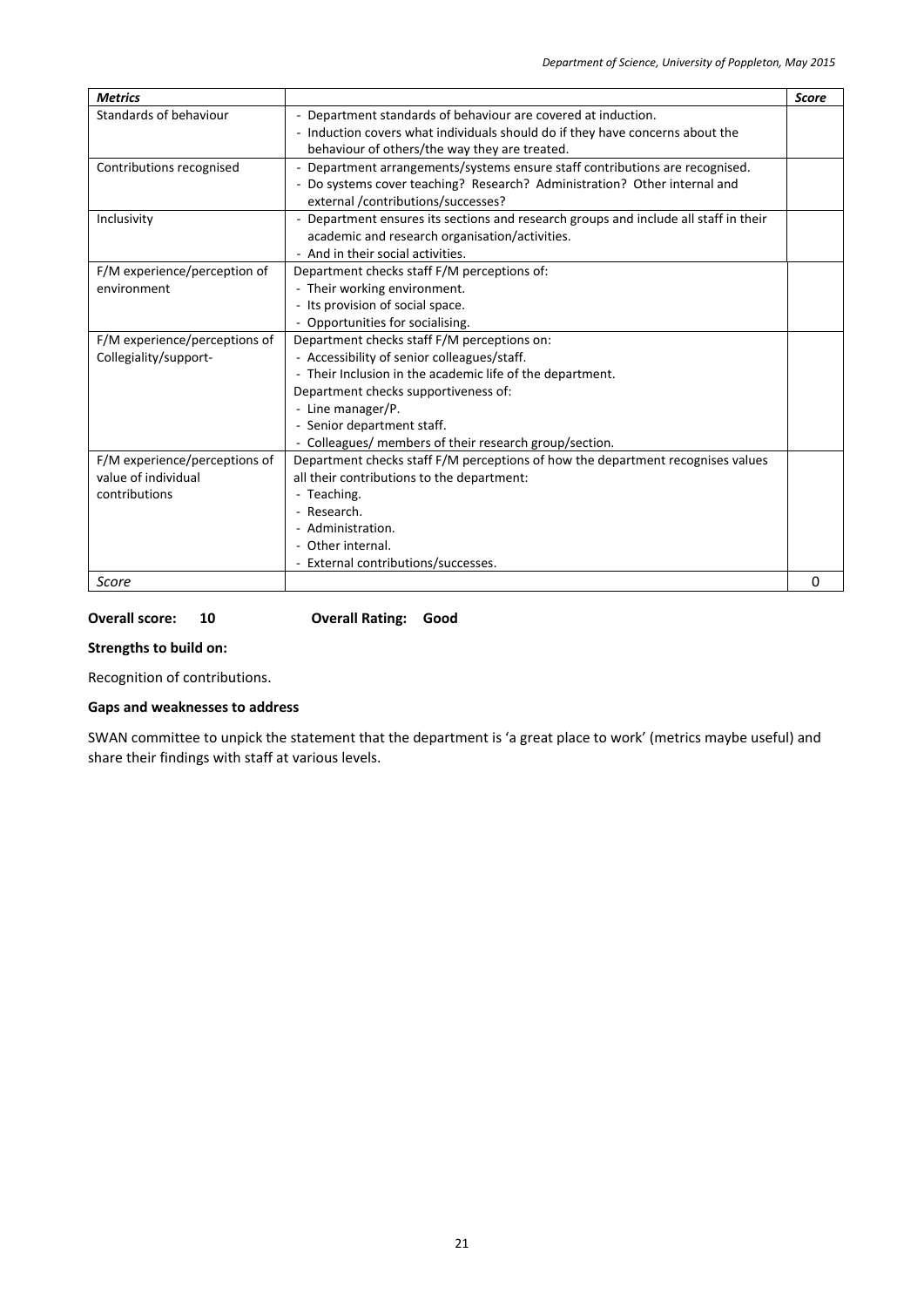## <span id="page-21-0"></span>**9 Flexibility**

The action to ensure that flexible working policies, practices and guidance (on, e.g. core time, the timing of meetings/events, teaching timetabling and managing flexible working) are effective, that department and group/section heads are aware of individual's needs for flexible working, that flexibility is available to all academic staff (including post docs) and that its take up is encouraged and monitored.

| <b>In Place</b>                                            | <b>Observations/Comments</b>                                                                                                                                                                                                                                                                                                                                                                                                                                                                                                                                                                                                                                                                                                                                                                                                                                                                                                                                                                                                                                                                                                                                                                                               | <b>Score</b> |
|------------------------------------------------------------|----------------------------------------------------------------------------------------------------------------------------------------------------------------------------------------------------------------------------------------------------------------------------------------------------------------------------------------------------------------------------------------------------------------------------------------------------------------------------------------------------------------------------------------------------------------------------------------------------------------------------------------------------------------------------------------------------------------------------------------------------------------------------------------------------------------------------------------------------------------------------------------------------------------------------------------------------------------------------------------------------------------------------------------------------------------------------------------------------------------------------------------------------------------------------------------------------------------------------|--------------|
| 9.1. Awareness of needs,                                   | Refs identified to:                                                                                                                                                                                                                                                                                                                                                                                                                                                                                                                                                                                                                                                                                                                                                                                                                                                                                                                                                                                                                                                                                                                                                                                                        | 4            |
| managing flexibility and long<br>hours working             | The department creates and supports a healthy and efficient working<br>$\bullet$<br>environment, with a caring and rehabilitative approach towards sickness absence<br>management. To this end the department seeks to be supportive and flexible in<br>assisting staff who need time away from work and in supporting their<br>rehabilitation back to work.<br>Department policy is that those who work part-time should be able to develop<br>$\bullet$<br>their career in parallel with their full-time colleagues. The department aims to:<br>afford and extend opportunities for part-time working.<br>$\circ$<br>help all employees who want part-time work find it at an appropriate<br>$\circ$<br>level.<br>help retain staff and skills and help prevent loss of investment in<br>$\circ$<br>experience.<br>demonstrate a commitment to long-term career development.<br>$\circ$<br>There are a number of role models - staff who have had career breaks.<br>٠<br>The department is setting up a website with case studies to show people what is<br>$\bullet$<br>possible / works.<br>The department has a Parents' Networking Lunch once a month with social<br>$\bullet$<br>activities organised for families. |              |
|                                                            | Some practical examples to demonstrate department caring approach would be                                                                                                                                                                                                                                                                                                                                                                                                                                                                                                                                                                                                                                                                                                                                                                                                                                                                                                                                                                                                                                                                                                                                                 |              |
|                                                            | useful, as would examples of feedback based on staff perceptions/experiences.                                                                                                                                                                                                                                                                                                                                                                                                                                                                                                                                                                                                                                                                                                                                                                                                                                                                                                                                                                                                                                                                                                                                              |              |
| 9.2. Timing of meetings events<br>and teaching timetabling | Refs identified to:<br>The department operated SharePoint and department calendar which all have<br>$\bullet$<br>access to. This help with scheduling and ensuring inclusiveness<br>All meetings are timetabled within core working hours. Many staff travel from<br>$\bullet$<br>long distances and it is unusual for meetings to start before 10.30 a.m.<br>Dates for departmental meetings are arranged well in advance. Other meetings<br>$\bullet$<br>arranged at shorter notice are often held by a system called which enables staff<br>to join in remotely via the web.<br>The department administrator contacts all staff at the start of the academic year<br>$\bullet$<br>to request details of flexibility required in terms of timetabling teaching and<br>other activities. Both female and male staff with personal and family<br>circumstances take advantage of these arrangements<br>Would be useful to confirm that this happens across groups.<br>Staff perceptions/experiences would provide useful evidence.                                                                                                                                                                                         | 3            |
| 9.3. Uptake of flexibility/family<br>friendly practices    | Refs identified to:<br>The department makes it easy for individuals to request flexible working. Where<br>$\bullet$<br>possible academics are expected to provide reasonable notice so that alternative<br>arrangements can be made.<br>Many senior members do lead by example. The HoD took full paternity leave<br>$\bullet$<br>and has to make arrangements to fit in with childcare.<br>It is known that a woman professor works part-time and needs to arrange<br>$\bullet$<br>meetings around childcare arrangements.<br>The department does discourage long hour's culture/presenteeism, with the<br>$\bullet$<br>HOD leading by example. Senior staff are generally discouraged from sending<br>emails in the evenings and at weekends. However, workloads are high.<br>Can contract hours be changed on flexible basis if the need arises?<br>Is uptake consistent across groups and does flexibility extend to post docs?<br>Is uptake consistent across the school?<br>How is uptake monitored?<br>Does the department obtain staff perceptions on the utility of what is available?                                                                                                                            | 3            |
| Score                                                      |                                                                                                                                                                                                                                                                                                                                                                                                                                                                                                                                                                                                                                                                                                                                                                                                                                                                                                                                                                                                                                                                                                                                                                                                                            | 10           |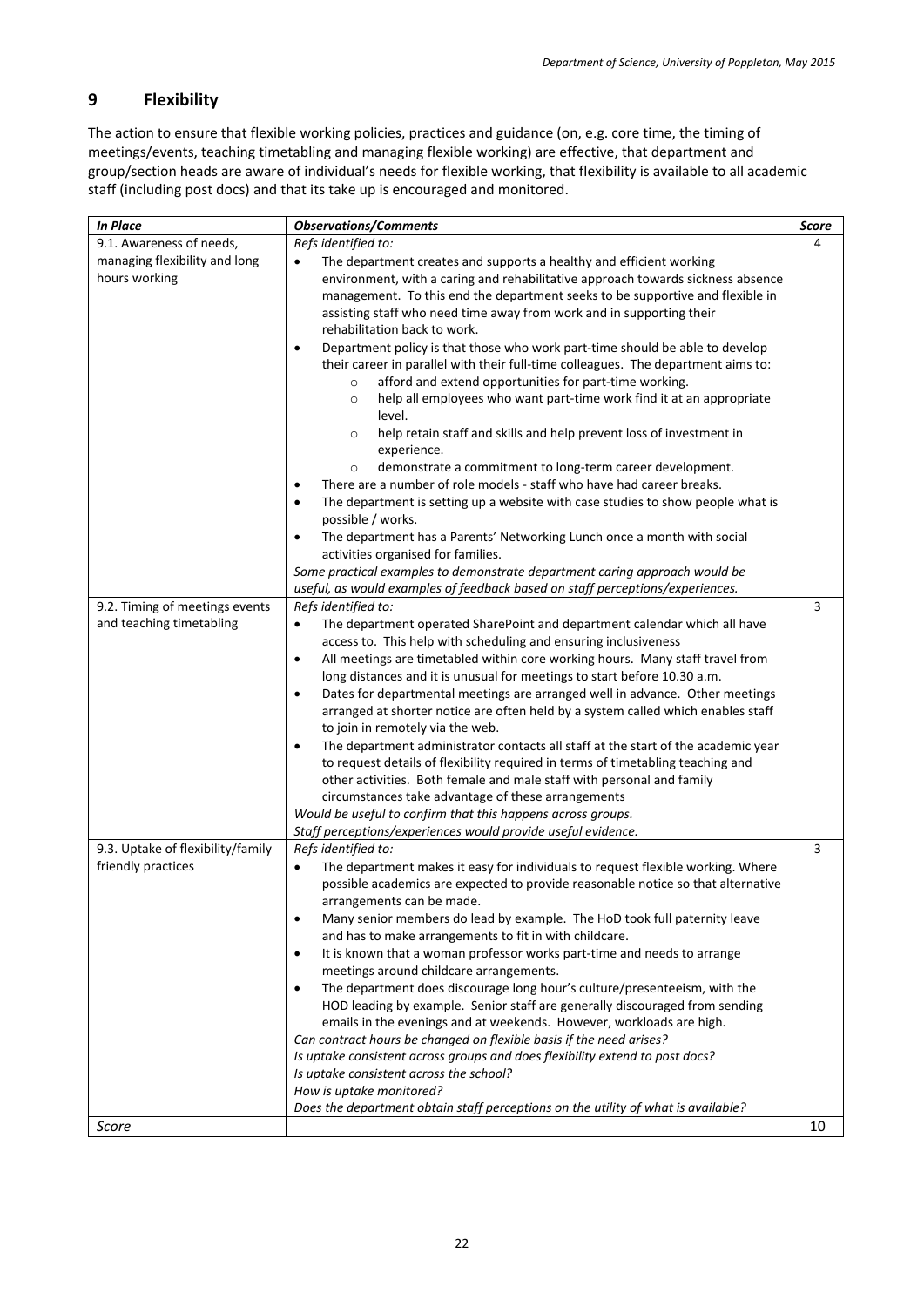| <b>Metrics</b>                |                                                                                 | <b>Score</b> |
|-------------------------------|---------------------------------------------------------------------------------|--------------|
| Awareness of needs, managing  | - Department actively discourages long hours working.                           |              |
| flexibility and long hours    | - Has action been taken to prevent in the last 3 years?                         |              |
| working                       | - Department has a member of staff trained/experienced in managing flexibility. |              |
| Timing of meetings events and | - Department main meetings in core time.                                        |              |
| teaching timetabling          | - Group/section main meetings in core time.                                     |              |
|                               | - Department aware of which staff require flexibility in teaching timetables.   |              |
| Uptake of flexibility/family  | - Department monitors F/M take up of flexibility.                               |              |
| friendly practices            | - Department monitors requests and approvals of formal flexible working         |              |
|                               | arrangements.                                                                   |              |
|                               | - Department monitors uptake of paternity and adoption leave.                   |              |
|                               | - Department monitors F/M uptake of carer/dependent leave.                      |              |
| F/M experiences/ perceptions  | Are F/M staff perceptions checked on whether:                                   |              |
| of management approach and    | - Long hours are discouraged?                                                   |              |
| long hours culture-           | - Senior staff set an example by making use of flexible working?                |              |
|                               | Department would support individuals with long-term caring responsibilities?    |              |
| F/M experiences/ perceptions  | Are F/M staff perceptions checked on whether:                                   |              |
| of timing                     | - Meetings are held in core time department?                                    |              |
|                               | - Timetabling flexibility is available if needed?                               |              |
| F/M experiences/ perceptions  | Are F/M staff perceptions checked on:                                           |              |
| of uptake of flexibility and  | - Availability of flexibility?                                                  |              |
| availability by grade         | - Uptake of flexibility?                                                        |              |
|                               | - Whether senior staff set an example by making use of flexible working?        |              |
| Score                         |                                                                                 | O            |

#### **Overall score: 10 Overall Rating: Good**

## **Strengths to build on:**

Department seems to be well organised have the necessary systems.

## **Gaps and weaknesses to address:**

Absence of evidence that department has checked with its staff that things work as intended.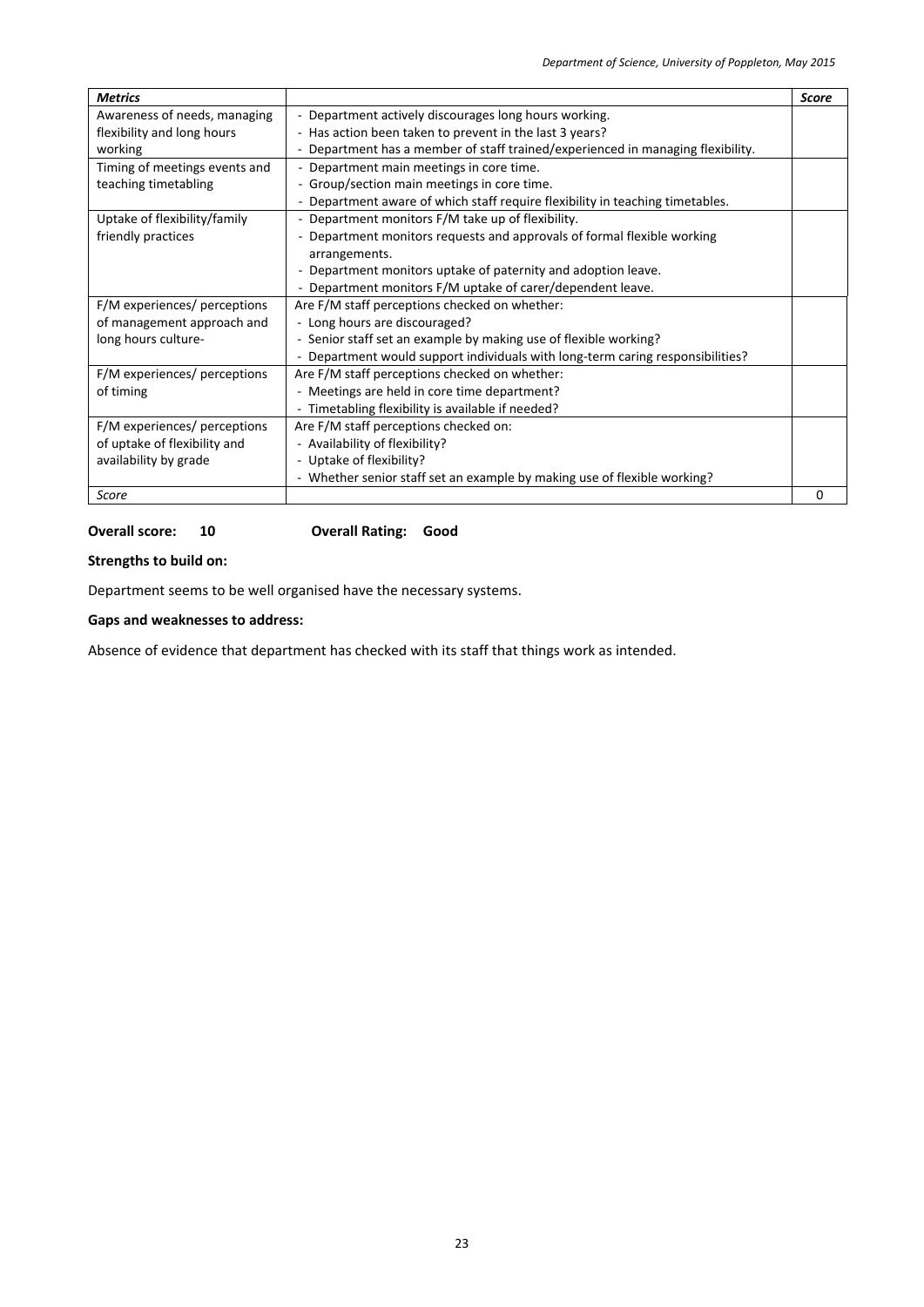## <span id="page-23-0"></span>**10 Career Breaks and Returning**

The action taken to ensure that: managers and individuals are aware of what support/facilities are available, that individuals can receive practical advice and information, returners' career needs (the flexibility, practical provisions, personal support, mentoring, training and development opportunities which facilitate a smooth return and getting a career back on track) are recognised and provisions are in place to meet those needs.

| <b>In Place</b>                  | <b>Observations/Comments</b>                                                                                                                                          | Score |
|----------------------------------|-----------------------------------------------------------------------------------------------------------------------------------------------------------------------|-------|
| 10.1. Awareness of support and   | Refs identified to:                                                                                                                                                   | 2     |
| facilities available             | Staff taking career breaks are given full choice to decide how a career break<br>$\bullet$                                                                            |       |
|                                  | should be taken. They meet the HOD before and after the break to decide how                                                                                           |       |
|                                  | to work.                                                                                                                                                              |       |
|                                  | The university has recently produced a good practice document on maternity<br>$\bullet$                                                                               |       |
|                                  | returners. Each case is dealt with on an individual basis and all appropriate and                                                                                     |       |
|                                  | realistic allowances are made                                                                                                                                         |       |
|                                  | Is there anyone in the department to whom individuals and managers can go for                                                                                         |       |
|                                  | advice?                                                                                                                                                               |       |
|                                  | How do staff know where to for advice information? Is it covered at induction?                                                                                        |       |
|                                  | Is support available for staff on long-term absence for other reasons?                                                                                                |       |
|                                  | Is the support available to all staff (including post docs)?                                                                                                          |       |
| 10.2. Practicalities before,     | Refs identified to:                                                                                                                                                   | 4     |
| during, at the end/after a break | Information on flexibility after returning is discussed before individuals take a<br>$\bullet$                                                                        |       |
|                                  | career break. Agreements on work patterns are always discussed before the                                                                                             |       |
|                                  | return.                                                                                                                                                               |       |
|                                  | The department receives a budget for cover from the University and uses this<br>$\bullet$                                                                             |       |
|                                  | to arrange for cover from sessional lecturers either during the maternity leave                                                                                       |       |
|                                  | or for the period just after maternity leave. This would be discussed before                                                                                          |       |
|                                  | the staff leaves.                                                                                                                                                     |       |
|                                  | Arrangements for cover for supervision and research management is arranged<br>$\bullet$                                                                               |       |
|                                  | internally, by other colleagues in advance, and sometimes formal cover is used                                                                                        |       |
|                                  | to relieve these staff members of teaching responsibilities to recognise the                                                                                          |       |
|                                  | additional workload staff covering can be rewarded by lump sum payments.                                                                                              |       |
|                                  | During leave period line manager and the individual are encouraged to keep in<br>$\bullet$                                                                            |       |
|                                  | reasonable contact with each other. The frequency/mode of communication                                                                                               |       |
|                                  | is agreed between the parties before the leave starts to the commencement                                                                                             |       |
|                                  | of the leave. If the member of staff wishes to be kept updated on certain                                                                                             |       |
|                                  | matters or developments whilst on leave, this again is agreed.                                                                                                        |       |
|                                  | Returning staff are encouraged to meet up before their return to discuss this<br>$\bullet$                                                                            |       |
|                                  | with their line managers as well as the Head of Department. They are invited                                                                                          |       |
|                                  | to take on a mentor and to participate in the School's Parents lunches held                                                                                           |       |
|                                  | once a month. Other staff are made aware of returners.                                                                                                                |       |
|                                  | Consider discussion group of staff who have benefitted for suggestions on how to                                                                                      |       |
|                                  | improve and their experiences.                                                                                                                                        |       |
|                                  | No information on university child care facilities and/or department facilities for                                                                                   |       |
| 10.3. Returning to career track  | mothers and their take up.                                                                                                                                            | 3     |
|                                  | Refs identified to:<br>Department operates a phased return to work which is to rehabilitate the<br>$\bullet$                                                          |       |
|                                  |                                                                                                                                                                       |       |
|                                  | member of staff to their full duties and gradually build back up to undertaking                                                                                       |       |
|                                  | their normal working hours within the earliest agreed timescale.                                                                                                      |       |
|                                  | During the phased return the Head will meet the member of staff weekly, to<br>$\bullet$<br>assess progress and identify any problems and to discuss future career     |       |
|                                  |                                                                                                                                                                       |       |
|                                  | progression.                                                                                                                                                          |       |
|                                  | Department allocates a period equivalent to a term for academic staff to have<br>$\bullet$<br>a reduced workload to encourage them to get back up to speed with their |       |
|                                  | research after the career break.                                                                                                                                      |       |
|                                  | Are individuals able to move from part-time to full-time contracts after return (as a                                                                                 |       |
|                                  | right/normally agreed)?                                                                                                                                               |       |
|                                  | Again feedback from individuals and their line managers would provide useful                                                                                          |       |
|                                  | evidence                                                                                                                                                              |       |
|                                  | Is there any long-term monitoring of returners career progression?                                                                                                    |       |
| Score                            |                                                                                                                                                                       | 9     |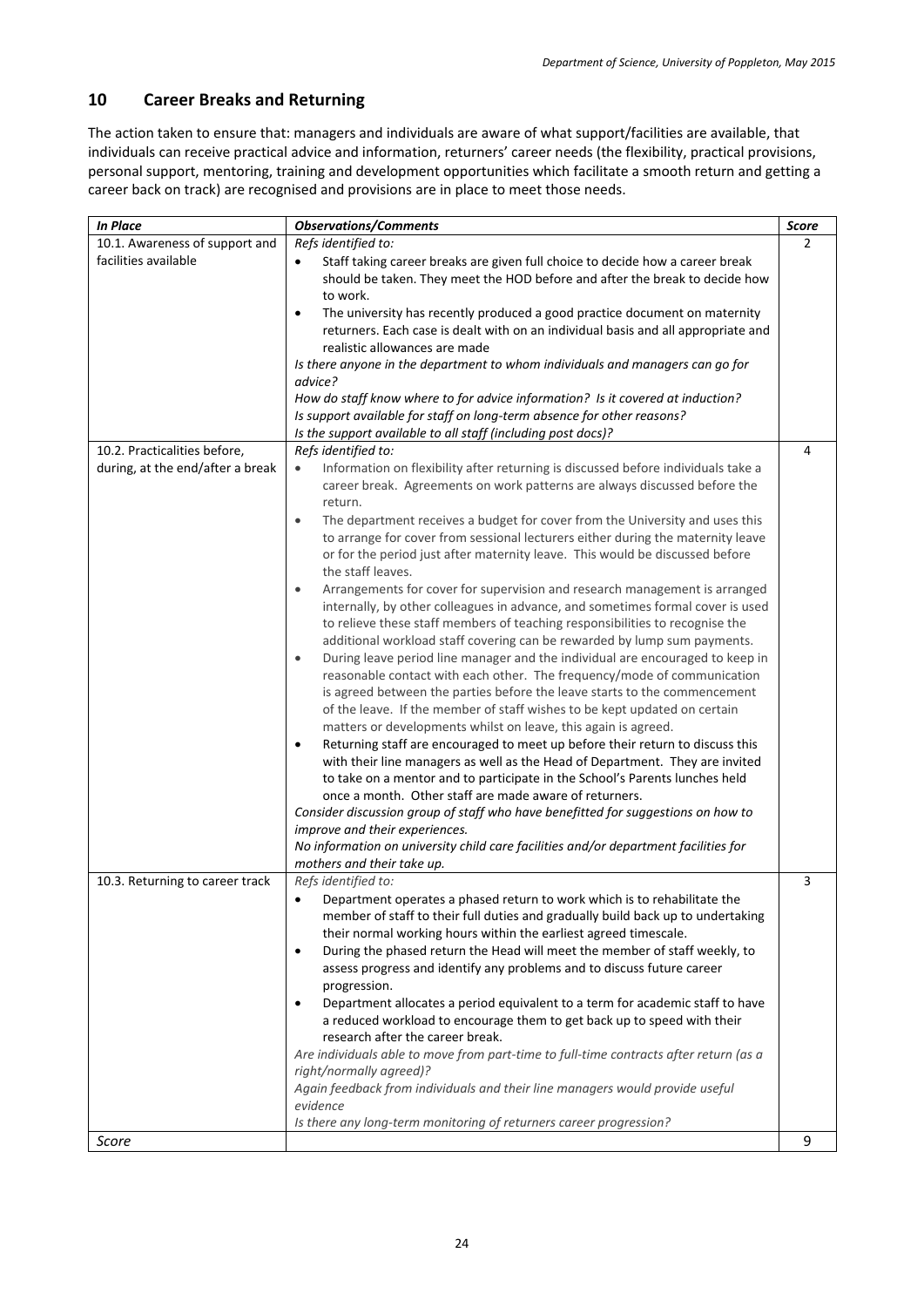| <b>Metrics</b>                    |                                                                                    | <b>Score</b> |
|-----------------------------------|------------------------------------------------------------------------------------|--------------|
| Awareness of support and          | - HOD/heads of sections/groups aware of what can be/is provided at university,     |              |
| facilities available              | faculty and department levels.                                                     |              |
|                                   | - Does this extend to other unplanned career breaks?                               |              |
|                                   | - Department staff have access to practical information/guidance on career breaks  |              |
|                                   | and returning.                                                                     |              |
|                                   | - Department monitors staff taking advantage of university scheme to fund cover    |              |
|                                   | for leave.                                                                         |              |
| Practicalities before, during and | - Department/its groups/sections will, if requested, make the necessary cover      |              |
| at the end of a break             | arrangements for teaching. Administration/management role. Research.               |              |
|                                   | - Department ensures that if staff wish it, they are kept informed of departmental |              |
|                                   | changes, important news.                                                           |              |
|                                   | - Department has/makes the necessary facilities available for mothers returning.   |              |
| Returning to the career track     | Returners have some 'relief' from their:                                           |              |
|                                   | - Teaching.                                                                        |              |
|                                   | - Administration/management functions.                                             |              |
|                                   | - Flexibility in hours worked on their return.                                     |              |
|                                   | - Can return part time and have the right to move back to full time.               |              |
|                                   | - Have career development meetings with line manager shortly after their return.   |              |
|                                   | - And meetings some months into their return.                                      |              |
| F/M experiences/ perception of    | Department checks F/M perceptions of the support it provides for individuals:      |              |
| support, information and          | - Before a career break.                                                           |              |
| facilities-                       | - Before taking paternity leave.                                                   |              |
|                                   | - Before taking adoption leave.                                                    |              |
| F/M experience/ perception of     | Department checks F/M staff perceptions of department communication/keeping        |              |
| being on a break-                 | in touch:                                                                          |              |
| check/monitor/report/act          | - While they were on a career break?                                               |              |
|                                   | - At the end of the break/when planning their return?                              |              |
| F/M experiences/ perception of    | Department checks F/M staff perceptions of support on return concerning:           |              |
| returning                         | - Flexibility available.                                                           |              |
| check/monitor/report/act          | - Facilities available.                                                            |              |
|                                   | - The arrangements made to ensure they got their career back on track.             |              |
|                                   | - The training and development opportunities they received.                        |              |
|                                   | - The department monitors the career progression and promotion of staff who        |              |
|                                   | have had career breaks.                                                            |              |
| Score                             |                                                                                    | 9            |

**Overall score: 9 Overall Rating: Fair**

**Strengths to build on:**

Again systems in place /well organised.

## **Gaps and weaknesses to address**

Absence of evidence/feedback on experiences and perceptions.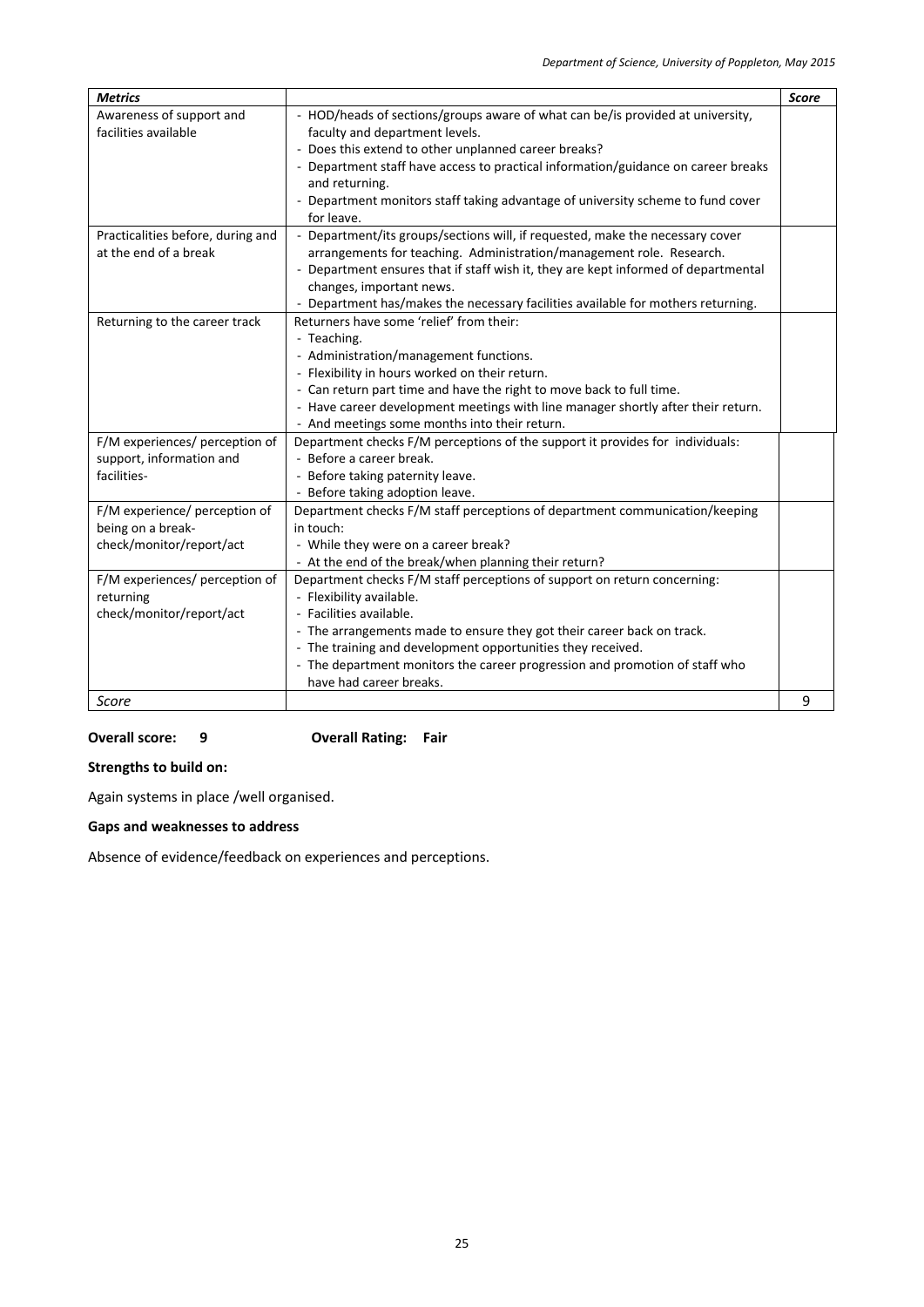## <span id="page-25-0"></span>**11 Organisation for Action**

The well-established and robust management and organisational framework that supports and delivers equality of opportunity and rewards: the leadership of senior managers who are actively engaged, the awareness of staff in general, clarity on accountabilities, the adequacy of the resources available.

| <b>In Place</b>             | <b>Observations/Comments</b>                                                                                            | Score          |
|-----------------------------|-------------------------------------------------------------------------------------------------------------------------|----------------|
| 11.1. Leadership Engagement | Refs identified to:                                                                                                     | 2              |
| and awareness               | The department has an Athena SWAN committee which includes staff from all                                               |                |
|                             | groups. The HOD chairs the committee.                                                                                   |                |
|                             | The HOD and management team have attended events, seminars related to<br>$\bullet$                                      |                |
|                             | good practice. They discuss and implement actions to promote women in the                                               |                |
|                             | department and will have individual assessment groups to review its action<br>plan and new initiatives.                 |                |
|                             | The newish committee is trying to make other members of the department<br>$\bullet$                                     |                |
|                             | aware of the issues. Information on programmes and activities are                                                       |                |
|                             | disseminated by email, Twitter, Facebook pages and posters. Personal                                                    |                |
|                             | involvement varies among senior staff.                                                                                  |                |
|                             | Athena Swan is now an agenda item in department Board meetings which is<br>$\bullet$<br>attended by all academic staff. |                |
|                             | Not clear whether all levels includes students and whether post docs attend<br>department board meetings.               |                |
|                             | Useful to indicate when SWAN committee was established, how frequently it meets,                                        |                |
|                             | F/M representation on committee.                                                                                        |                |
|                             | Is information on the committee on department web site?                                                                 |                |
|                             | Indicate role of committee in e.g. consultation on the department SWAN action                                           |                |
|                             | plan.                                                                                                                   |                |
|                             | Indicate how it is bringing action plan content together e.g. discussion groups,                                        |                |
|                             | surveys of staff and raising awareness.                                                                                 |                |
|                             | Provide examples of changes they have already made.                                                                     |                |
| 11.2. Accountabilities      | Refs identified to:                                                                                                     | $\overline{2}$ |
|                             | $\bullet$<br>All responsibilities for women and science are formally identified and are                                 |                |
|                             | usually counted in workload models, though still on an <i>ad hoc</i> basis.                                             |                |
|                             | Time is made available for staff to carry out women and science activities.                                             |                |
|                             | Useful to indicate reporting lines for action on women and science.                                                     |                |
|                             | Indicate F/M breakdown of staff with substantial SWAN responsibilities.                                                 |                |
|                             | Useful to indicate the split of SWAN responsivities between senior                                                      |                |
|                             | Academics, ECRs and administrators.                                                                                     |                |
| 11.3. Resources             | Refs identified to:                                                                                                     | $\overline{2}$ |
|                             | Money is provided, as necessary, by the HOD.<br>$\bullet$                                                               |                |
|                             | There is help from the University and the faculty for the Athena SWAN<br>$\bullet$                                      |                |
|                             | application.<br>Indicate what administrative support time is allocated in support of academics with                     |                |
|                             | substantial SWAN responsibilities and in support of the SWAN action plan.                                               |                |
|                             | Indicate any resources provided for activities programmes for ECRs career                                               |                |
|                             | progression, or other important part of department's activity/SWAN action plan.                                         |                |
|                             | Give examples of the practical help received from the university/faculty in support                                     |                |
|                             | of SWAN at department level.                                                                                            |                |
| Score                       |                                                                                                                         | 6              |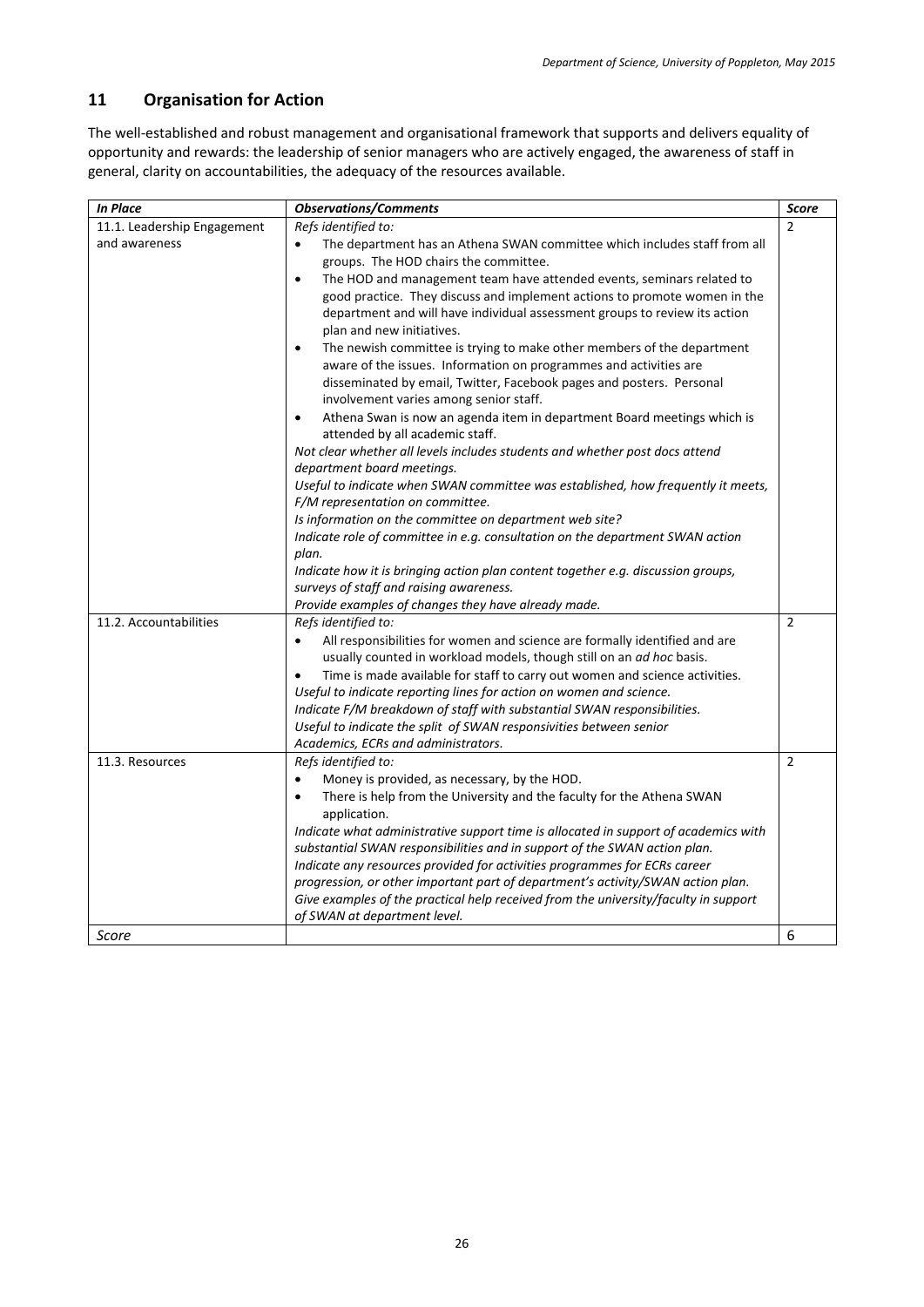| <b>Metrics</b>            |                                                                                  | Score |
|---------------------------|----------------------------------------------------------------------------------|-------|
| Leadership and engagement | - Senior F & M staff on SWAN committee.                                          |       |
|                           | - M & F post docs on SWAN committee.                                             |       |
|                           | - M & F PhD students on SWAN committee.                                          |       |
|                           | - HoD is a member of SWAN committee.                                             |       |
|                           | - Gender balance of staff of SWAN committee reflect department's staff gender    |       |
|                           | balance.                                                                         |       |
|                           | - SWAN committee well-established.                                               |       |
|                           | - SWAN committee is part of the department's established committee structure.    |       |
|                           | - At least 3 SWAN committee meetings held a year.                                |       |
| Accountabilities          | - SWAN responsibilities covered in appraisal.                                    |       |
|                           | - Senior academics have specific SWAN responsibilities for action.               |       |
| Resources                 | - SWAN committee has a budget.                                                   |       |
|                           | - Time spent on SWAN activities included in workload assessment.                 |       |
|                           | - SWAN activities are fully resourced.                                           |       |
| F/M feedback perceptions  | - Academic staff aware of SWAN programmes/activities at department level.        |       |
|                           | - Post docs aware of SWAN programmes/activities at department level.             |       |
|                           | - Students aware of SWAN programmes/activities at department level.              |       |
|                           | - Positive F/M feedback obtained on value of SWAN activities at individual level |       |
|                           | and department level.                                                            |       |
| Score                     |                                                                                  | 9     |

### **Overall score: 6 Overall Rating: Weak**

#### **Strengths to build on:**

Work in progress the structure is there

## **Gaps and weaknesses to address**

Lacks information on what is happening on the ground – the sort of changes (in terms of the working environment and department systems) that 'ordinary' staff would actually notice/be aware of/feel the benefit of.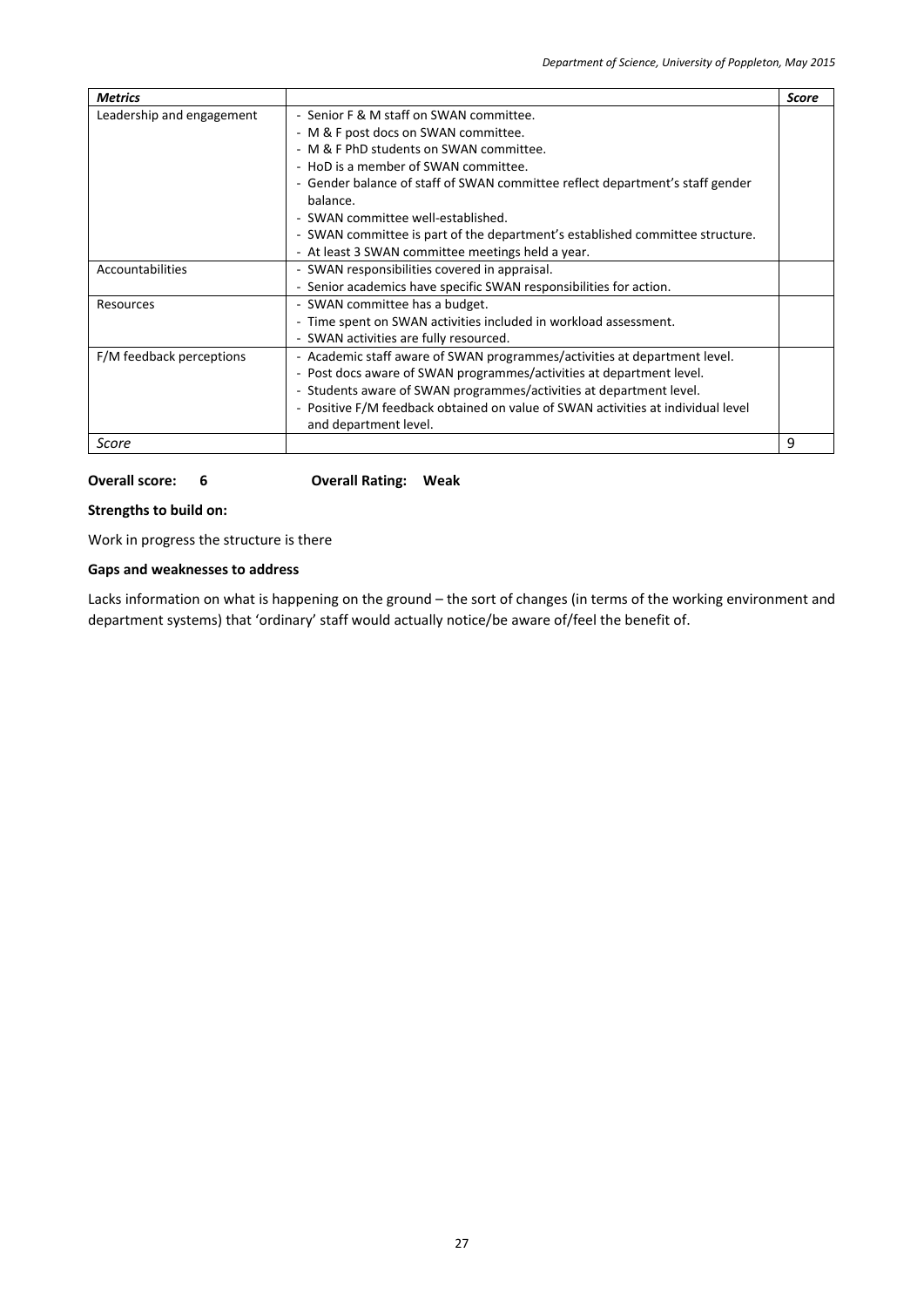## <span id="page-27-0"></span>**12 Evidence for Action**

The systems and arrangements for the collection, availability, communication and use of quantitative and qualitative data as the basis for planning and taking action, for monitoring progress and measuring success.

| <b>In Place</b>        | <b>Observations/Comments</b>                                                                                                                                                                                                                                                                                                                                                                                                                                                                                                                                                                                                                                                                                                                                                                                                                                                                                                                                                                                                                                                                                                                                                                                                                                   | <b>Score</b>   |
|------------------------|----------------------------------------------------------------------------------------------------------------------------------------------------------------------------------------------------------------------------------------------------------------------------------------------------------------------------------------------------------------------------------------------------------------------------------------------------------------------------------------------------------------------------------------------------------------------------------------------------------------------------------------------------------------------------------------------------------------------------------------------------------------------------------------------------------------------------------------------------------------------------------------------------------------------------------------------------------------------------------------------------------------------------------------------------------------------------------------------------------------------------------------------------------------------------------------------------------------------------------------------------------------|----------------|
| 12.1. Staff data       | Refs identified to:<br>Data are monitored regularly and reported back to the SWAN committee.<br>$\bullet$<br>Data are not as yet available to staff.<br>Changes against national data are not yet reported on but next year, the data<br>$\bullet$<br>may be compared to see if there is progress against national benchmarks.<br>Useful to indicate action taken to ensure that department has the information it<br>needs for SWAN applications now/in the future.<br>Consider use of available data as basis for discussion groups with staff groups to<br>identify their experiences and make improvements.<br>SWAN action plan should include action to share data with staff/make it available<br>on web and to use the data e.g. in developing a SWAN action plan.<br>Clarify the use SWAN committee makes of the time series data it has e.g. for<br>comparison with national data.                                                                                                                                                                                                                                                                                                                                                                    | $\mathbf{1}$   |
| 12.2. Student data     | Refs identified to:<br>Currently only discussed at SWAN meetings for submission purposes - not<br>$\bullet$<br>reported elsewhere. Results not available widely as a matter of course (but<br>are available on request).<br>Gender data are considered at department and course level. However these<br>$\bullet$<br>data are not used to measure the representation of women and they are not<br>available on the department web.<br>A recent exercise has measured the progression of women through degree<br>$\bullet$<br>courses and the findings discussed at departmental meetings. The study<br>concluded that the drop identified in the achievements of female students<br>was not due to procedures in the department.<br>Have not surveyed students to identify F/M differences/similarities, because<br>$\bullet$<br>all surveys are carried out anonymously and include no personal data.<br>Consider use of the student data that are available as basis for discussion groups<br>with students to identify their perceptions and experiences of the department.<br>Indicate what future use will be made of student data e.g. to inform action<br>planning.<br>Would be interesting to have included views reached on what had caused the drop. | $\overline{2}$ |
| 12.3. Qualitative data | Refs identified to:<br>The results of a recent University staff survey results were broken down into<br>schools and supplied to relevant Heads of Department.<br>The University used the gender breakdown in its SWAN action plan.<br>$\bullet$<br>Recent project interviewing women influenced department's action plan.<br>Useful to indicate what use the department has made of this data.<br>Also to indicate what use will be made of surveys and focus groups in developing<br>the department's award submission and action plan.                                                                                                                                                                                                                                                                                                                                                                                                                                                                                                                                                                                                                                                                                                                       | $\mathbf{1}$   |
| Score                  |                                                                                                                                                                                                                                                                                                                                                                                                                                                                                                                                                                                                                                                                                                                                                                                                                                                                                                                                                                                                                                                                                                                                                                                                                                                                | 4              |